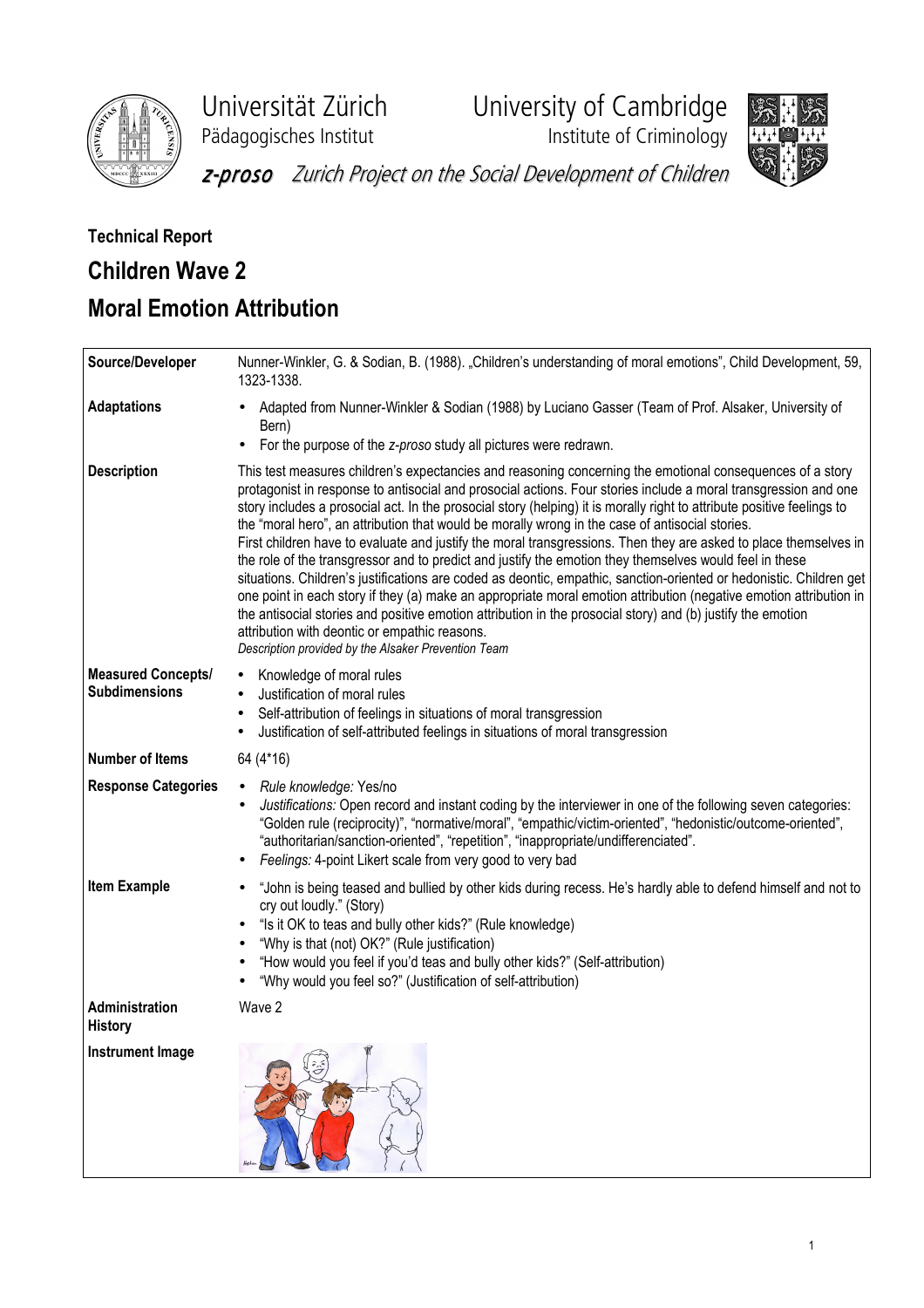| Case<br>Summary &  |                      |                                    |                    |                 |
|--------------------|----------------------|------------------------------------|--------------------|-----------------|
| <b>Descriptive</b> | <b>Variable Name</b> | $\overline{\mathsf{Missings}}$ (%) | "ves"              | "no"            |
| <b>Statistics</b>  | K2_6110_1            | 3<br>(0.2%                         | 1296<br>$(97.1\%)$ | 36<br>(2.7%)    |
|                    | K2_6200_1            | $(0.1\%)$                          | 1332<br>$(99.8\%)$ | 2<br>$(0.1\%)$  |
|                    | K2_6300_1            | $\mathbf{0}$                       | 1334<br>$(99.9\%)$ | $(0.1\%)$       |
|                    | K2_6400_1            | $\mathbf 0$                        | 1305<br>(97.8%)    | 30<br>$(2.2\%)$ |
|                    |                      |                                    |                    |                 |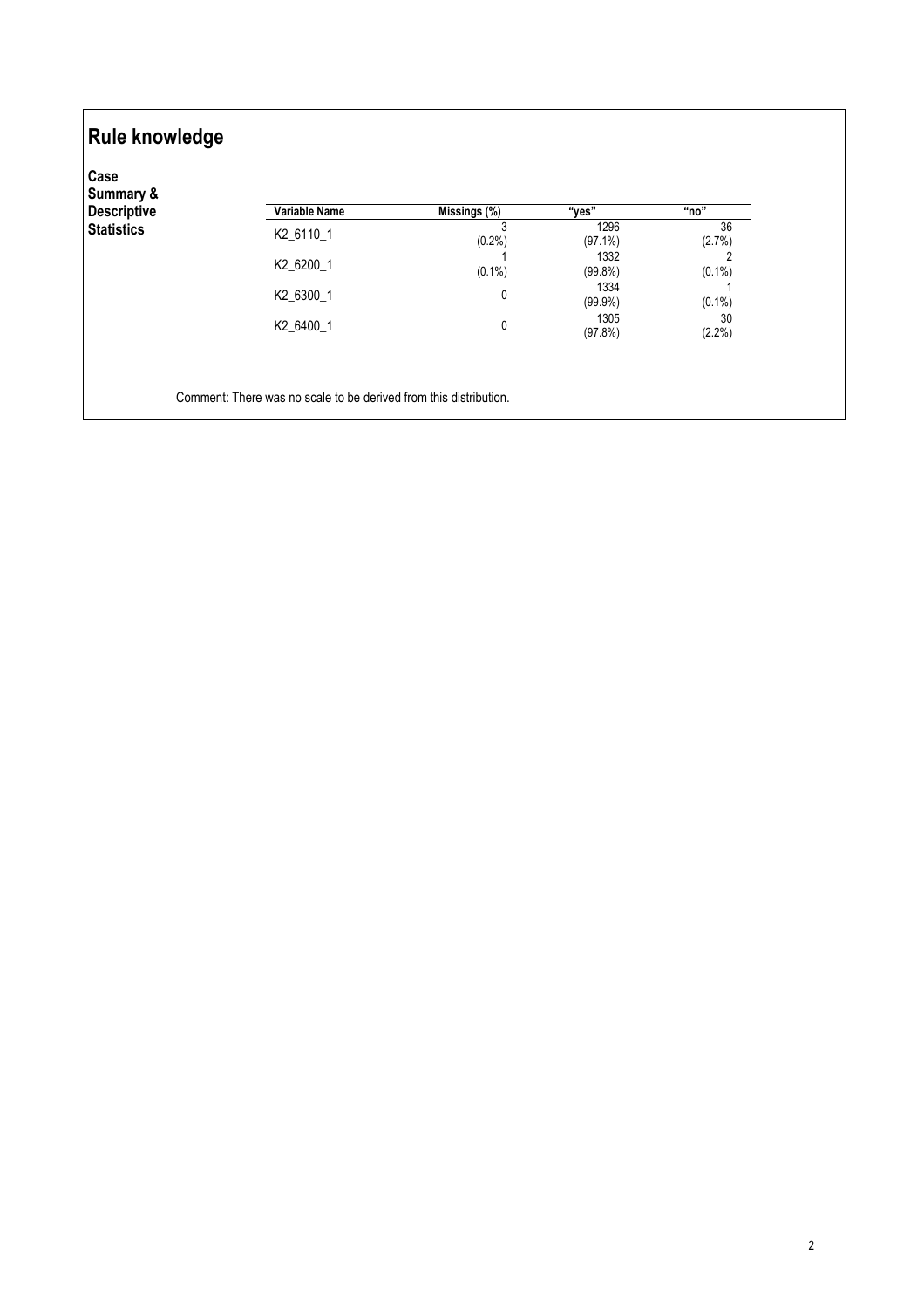## Rule Justfication

- 
- Scheme 1. "Golden rule"<br>2. "normative / m
	- 2. "normative / moral",<br>3. "empathic / victim-or 3. "empathic / victim-oriented
	- 4. "hedonistic / outcome-oriented",
	- 5. "authoritarian / sanction-oriented",
	- 6. "undifferenciated / repetition"
	- 7. "no answer"

|                                        | Golden<br>Rule   | Normative<br>/ Moral | Empathic /<br>Victim-<br>oriented | Hedonistic<br>outcome-<br>oriented | Authoritari<br>an/<br>sanction-<br>oriented | Repetition        | Undifferen<br>-ciated | No answer       |
|----------------------------------------|------------------|----------------------|-----------------------------------|------------------------------------|---------------------------------------------|-------------------|-----------------------|-----------------|
| Sharing<br>K2 6110 1                   | 37<br>$(2.8\%)$  | 776<br>(58.1 %)      | 198<br>(14.8 %)                   | 22<br>$(1.6\%)$                    | 16<br>(1.2 %)                               | 133<br>(10.0 %)   | 130<br>(9.7 %)        | 23<br>(1.7 %)   |
| <b>Bullying</b><br>K2 6200 1           | 59<br>(4.4 %)    | 674<br>(50.5 %)      | 445<br>(33.3 %)                   | %<br>(0.1)                         | 42<br>(3.1 %)                               | 34<br>$(2.5\%)$   | 65<br>(4.9%           | 15<br>(1.1 %)   |
| Laughing at (perpetrator)<br>K2 6300 1 | 72<br>(5.4 %)    | 674<br>(50.5 %)      | 405<br>(30.3 %)                   | $\overline{2}$<br>%<br>(0.1)       | 62<br>$(4.6\% )$                            | 30<br>(2.2 %)     | 71<br>(5.3 %)         | 19<br>(1.4 %)   |
| Laghing at(aide)<br>K2 6400 1          | 15<br>%<br>(1.1) | 415<br>$(31.1\%)$    | 453<br>(33.9%                     | 29<br>(2.2 %)                      | 12<br>$(0.9\% )$                            | 193<br>$(14.5\%)$ | 185<br>(13.9%         | 33<br>$(2.5\%)$ |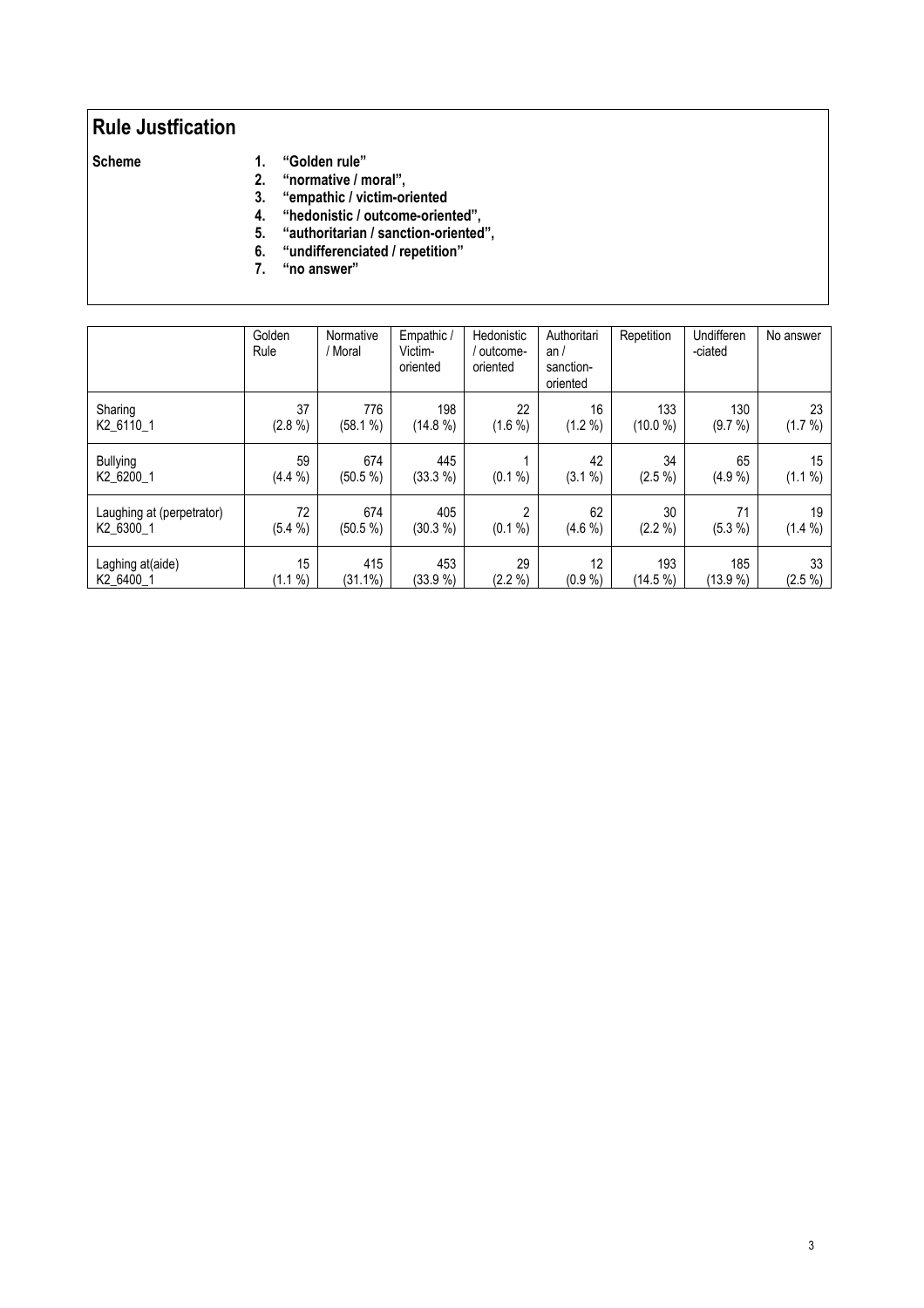### Golden rule

#### Case Summary & Descriptive Statistics

| Variable Name | Missings (%)    | Mean | <b>Standard</b><br><b>Deviation</b> | <b>Skewness</b> | Kurtosis | <b>Item-Scale</b><br>Correlation | $\alpha$ If Item<br>removed<br>$(\alpha = .325)$ |
|---------------|-----------------|------|-------------------------------------|-----------------|----------|----------------------------------|--------------------------------------------------|
| RJgoldenrule1 | 23<br>$(1.7\%)$ | 0.03 | 0.16                                | 5.76            | 31.23    | .073                             | .364                                             |
| RJgoldenrule2 | 15<br>$(1.1\%)$ | 0.04 | 0.21                                | 4.44            | 17.74    | .236                             | .174                                             |
| RJgoldenrule3 | 19<br>$(1.4\%)$ | 0.05 | 0.23                                | 3.95            | 13.65    | .257                             | .135                                             |
| RJqoldenrule4 | 33<br>(2.5%)    | 0.01 | 0.11                                | 9.29            | 84.33    | .130                             | .313                                             |
| $N = 1335$    |                 |      |                                     |                 |          |                                  |                                                  |

Comments:

1) All items with excessive skewness and high kurtosis.

2) Item RJgoldenrule1 with low item-scale-correlation and increased alpha when removed.

| <b>Sum Index</b>              |              |      |      | <b>Standard</b>                                         |      |      | Skew- |          |    | <b>ANOVA</b> |      |
|-------------------------------|--------------|------|------|---------------------------------------------------------|------|------|-------|----------|----|--------------|------|
| <b>Descriptive Statistics</b> | Group        | N    | Mean | <b>Deviation</b>                                        | Min. | Max. | ness  | Kurtosis | df |              |      |
|                               | Full sample  | 1335 | 0.14 | 0.42                                                    | 0    | 3    | 3.42  | 12.87    |    |              |      |
|                               | Gender       |      |      |                                                         |      |      |       |          |    | 1.70         | .192 |
|                               | Girls        | 657  | 0.15 | 0.44                                                    | 0    | 3    | 3.22  | 10.97    |    |              |      |
|                               | Boys         | 678  | 0.12 | 0.39                                                    | 0    | 3    | 3.65  | 15.34    |    |              |      |
|                               | Treatment    |      |      |                                                         |      |      |       |          | 3  | 0.58         | .631 |
|                               | Control      | 342  | 0.16 | 0.43                                                    | 0    | 3    | 3.03  | 10.25    |    |              |      |
|                               | Triple P     | 326  | 0.14 | 0.41                                                    | 0    | 2    | 2.99  | 8.66     |    |              |      |
|                               | <b>PATHS</b> | 365  | 0.13 | 0.43                                                    | 0    | 3    | 3.81  | 16.10    |    |              |      |
|                               | Combination  | 302  | 0.12 | 0.39                                                    | 0    | 3    | 3.92  | 17.27    |    |              |      |
|                               | Comments:    |      |      |                                                         |      |      |       |          |    |              |      |
|                               | 1)           |      |      | All subgroups wth excessive skewness and high kurtosis. |      |      |       |          |    |              |      |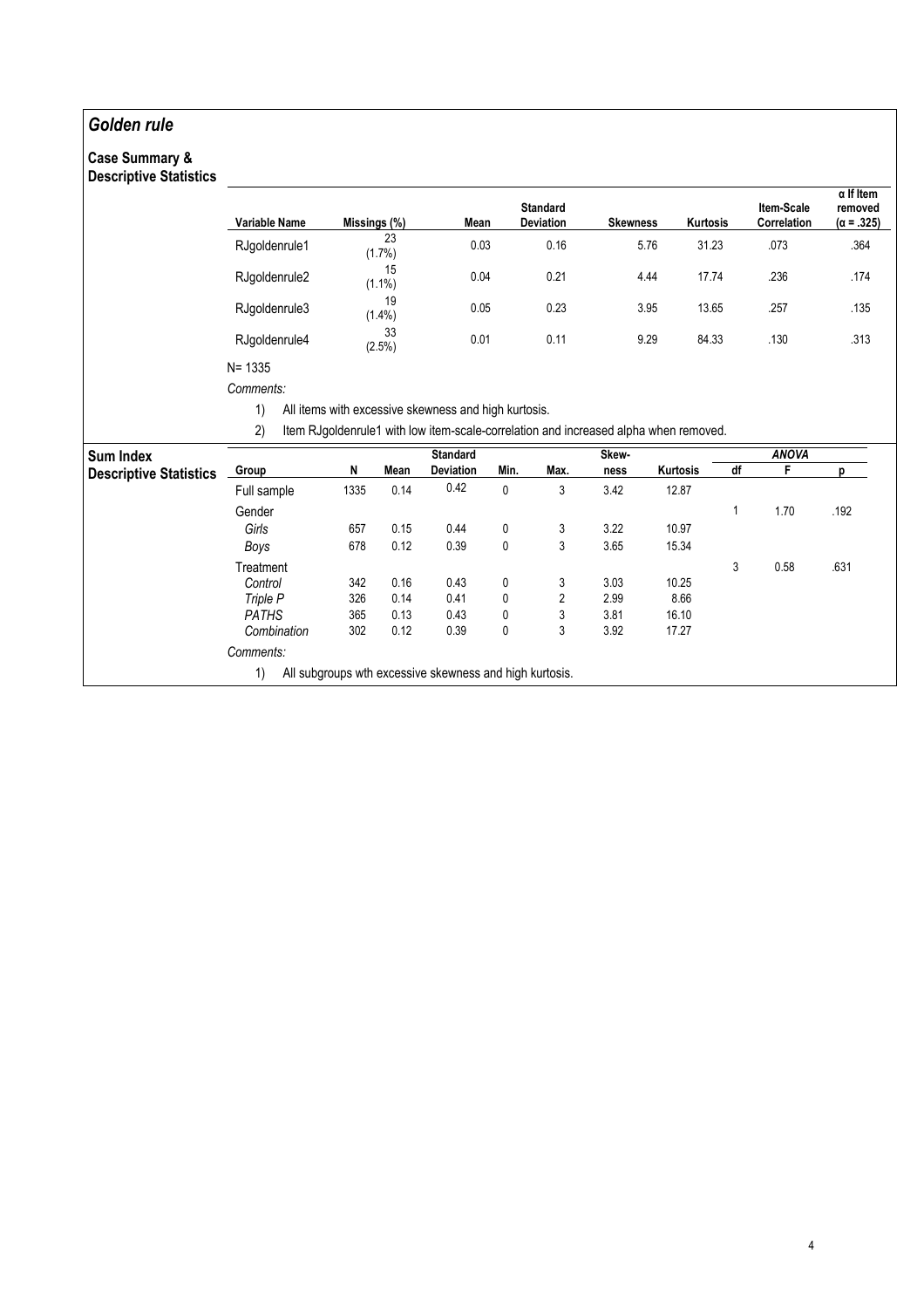| <b>Correlations with</b>   |                                                                                         |          |                 |                                                                                                                                                                                                                                   | <b>Boys</b> |                 |     | Girls    |         |     |
|----------------------------|-----------------------------------------------------------------------------------------|----------|-----------------|-----------------------------------------------------------------------------------------------------------------------------------------------------------------------------------------------------------------------------------|-------------|-----------------|-----|----------|---------|-----|
| <b>Subscales &amp; DVs</b> | Variable                                                                                | r        | n               | N                                                                                                                                                                                                                                 | r           | р               | N   | r        | n       | N   |
|                            | Subscales                                                                               |          |                 |                                                                                                                                                                                                                                   |             |                 |     |          |         |     |
|                            | Rule justification                                                                      |          |                 |                                                                                                                                                                                                                                   |             |                 |     |          |         |     |
|                            | normative/moral                                                                         | $-135$   | $***$           | 1335                                                                                                                                                                                                                              | $-132$      | $^{\star\star}$ | 678 | $-146$   | ***     | 657 |
|                            | empathic/victim-orientated                                                              | $-137$   | $\star$         | 1335                                                                                                                                                                                                                              | $-142$      | $***$           | 678 | $-131$   | $***$   | 657 |
|                            | hedonistic                                                                              | $-049$   | ns              | 1335                                                                                                                                                                                                                              | $-0.027$    | ns              | 678 | $-070$   | ns      | 657 |
|                            | sanction-oriented                                                                       | $-006$   | ns              | 1335                                                                                                                                                                                                                              | .040        | ns              | 678 | $-051$   | ns      | 657 |
|                            | inappropriate/repetition                                                                | $-110$   | $\star$         | 1335                                                                                                                                                                                                                              | $-0.92$     | $\star$         | 678 | $-123$   | **      | 657 |
|                            | no answer                                                                               | $-0.028$ | ns              | 1335                                                                                                                                                                                                                              | $-0.020$    | ns              | 678 | $-0.38$  | ns      | 657 |
|                            | Subscales                                                                               |          |                 |                                                                                                                                                                                                                                   |             |                 |     |          |         |     |
|                            | Self-attribution justification                                                          |          |                 |                                                                                                                                                                                                                                   |             |                 |     |          |         |     |
|                            | golden rule                                                                             | .164     | $***$           | 1335                                                                                                                                                                                                                              | .135        | $***$           | 678 | .179     | $***$   | 657 |
|                            | normative/moral                                                                         | .032     | ns              | 1335                                                                                                                                                                                                                              | .007        | ns              | 678 | .055     | ns      | 657 |
|                            | empathic/victim-orientated                                                              | $-083$   | $\star\star$    | 1335                                                                                                                                                                                                                              | $-103$      | $^{\star\star}$ | 678 | $-063$   | ns      | 657 |
|                            | hedonistic                                                                              | .094     | $^{\star\star}$ | 1335                                                                                                                                                                                                                              | .142        | $***$           | 678 | .055     | ns      | 657 |
|                            | sanction-oriented                                                                       | .050     | ns              | 1335                                                                                                                                                                                                                              | .126        | $\star\star$    | 678 | $-0.017$ | ns      | 657 |
|                            | inappropriate/repetition                                                                | $-101$   | $***$           | 1335                                                                                                                                                                                                                              | $-107$      | $\star\star$    | 678 | $-0.093$ | $\star$ | 657 |
|                            | no answer                                                                               | $-0.049$ | ns              | 1335                                                                                                                                                                                                                              | $-0.39$     | ns              | 678 | $-0.057$ | ns      | 657 |
|                            | Self-attributed feeling                                                                 | $-068$   | $\star$         | 1335                                                                                                                                                                                                                              | $-0.050$    | ns              | 678 | $-0.86$  | $\star$ | 657 |
|                            | Child SBQ                                                                               |          |                 |                                                                                                                                                                                                                                   |             |                 |     |          |         |     |
|                            | Aggression W2                                                                           | $-014$   | ns              | 1334                                                                                                                                                                                                                              | $-0.056$    | ns              | 677 | .045     | ns      | 657 |
|                            | Prosociality W2                                                                         | .031     | ns              | 1334                                                                                                                                                                                                                              | .015        | ns              | 677 | .041     | ns      | 657 |
|                            | <b>Aggression W1</b>                                                                    | .005     | ns              | 1323                                                                                                                                                                                                                              | $-008$      | ns              | 672 | .023     | ns      | 651 |
|                            | Prosociality W1                                                                         | .025     | ns              | 1323                                                                                                                                                                                                                              | .039        | ns              | 672 | .001     | ns      | 651 |
|                            | Teacher SBQ W2.1                                                                        |          |                 |                                                                                                                                                                                                                                   |             |                 |     |          |         |     |
|                            | <b>Total Aggression</b>                                                                 | $-038$   | ns              | 1306                                                                                                                                                                                                                              | $-0.077$    | $\star$         | 664 | .015     | ns      | 642 |
|                            | Prosociality                                                                            | .032     | ns              | 1307                                                                                                                                                                                                                              | .014        | ns              | 664 | .026     | ns      | 643 |
|                            | Parent SBQ W2                                                                           |          |                 |                                                                                                                                                                                                                                   |             |                 |     |          |         |     |
|                            | Aggression                                                                              | .028     | ns              | 1174                                                                                                                                                                                                                              | .012        | ns              | 615 | .057     | ns      | 559 |
|                            | Prosociality                                                                            | .036     | ns              | 1172                                                                                                                                                                                                                              | $-009$      | ns              | 616 | .069     | ns      | 556 |
|                            | $1***$ p<.001, ** p<.01, * p<.05, ns p>.05                                              |          |                 |                                                                                                                                                                                                                                   |             |                 |     |          |         |     |
|                            | Comments:                                                                               |          |                 |                                                                                                                                                                                                                                   |             |                 |     |          |         |     |
|                            | 1)<br>Significant correlation with self-attributed feeling disappears for boys subgroup |          |                 |                                                                                                                                                                                                                                   |             |                 |     |          |         |     |
|                            |                                                                                         |          |                 | $\mathbf{r}$ . The contract of the contract of the contract of the contract of the contract of the contract of the contract of the contract of the contract of the contract of the contract of the contract of the contract of th |             |                 |     |          |         |     |

Significant correlations with Self-attributed justification empathic/victim-oriented and hedonistic disappear for girls<br>subgroup  $2)$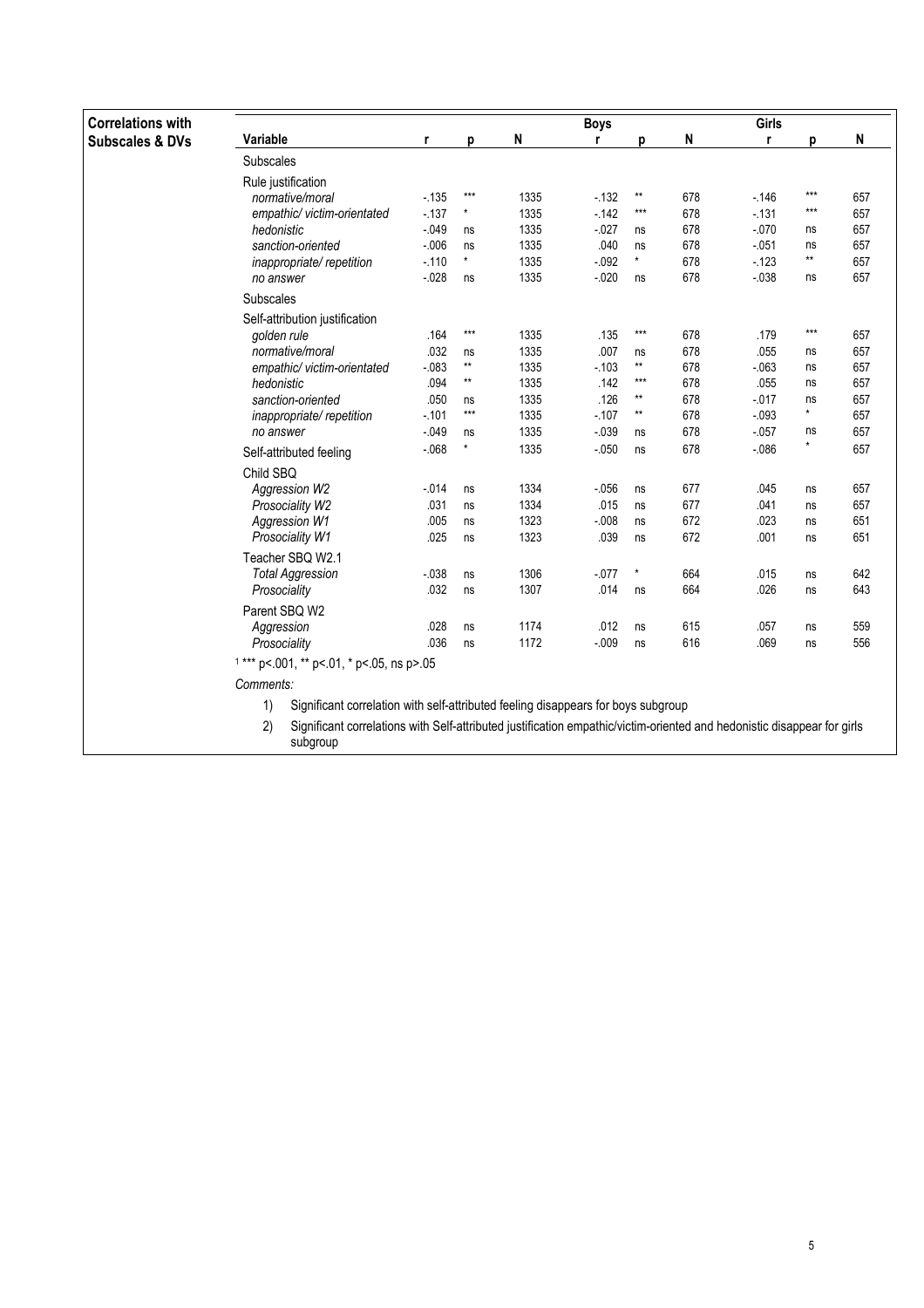### Normative / moral

# Case Summary &

| <b>Descriptive Statistics</b> | <b>Variable Name</b> | Missings (%)                |                 | Mean                                                                                        |      | <b>Standard</b><br><b>Deviation</b> | <b>Skewness</b> | Kurtosis |    | Item-Scale<br>Correlation | $\alpha$ If Item<br>removed<br>$(\alpha = .438)$ |
|-------------------------------|----------------------|-----------------------------|-----------------|---------------------------------------------------------------------------------------------|------|-------------------------------------|-----------------|----------|----|---------------------------|--------------------------------------------------|
|                               | RJcnm1               |                             | 23<br>(1.7%)    | 0.58                                                                                        |      | 0.49                                | $-0.33$         | $-1.89$  |    | .207                      | .407                                             |
|                               | RJcnm <sub>2</sub>   |                             | 15<br>$(1.1\%)$ | 0.50                                                                                        |      | 0.50                                | $-0.02$         | $-2.00$  |    | .315                      | .295                                             |
|                               | RJcnm3               |                             | 19<br>$(1.4\%)$ | 0.50                                                                                        |      | 0.50                                | $-0.02$         | $-2.00$  |    | .264                      | .349                                             |
|                               | RJcnm4               |                             | 33<br>(2.5%)    | 0.31                                                                                        |      | 0.46                                | 0.82            | $-1.33$  |    | .198                      | .414                                             |
|                               | $N = 1335$           |                             |                 |                                                                                             |      |                                     |                 |          |    |                           |                                                  |
|                               | Comments:            |                             |                 |                                                                                             |      |                                     |                 |          |    |                           |                                                  |
|                               | 1)                   | All items with low kurtosis |                 |                                                                                             |      |                                     |                 |          |    |                           |                                                  |
| <b>Sum Index Descriptive</b>  |                      |                             |                 | <b>Standard</b>                                                                             |      |                                     | Skew-           |          |    | <b>ANOVA</b>              |                                                  |
| <b>Statistics</b>             | Group                | N                           | Mean            | Deviation                                                                                   | Min. | Max.                                | ness            | Kurtosis | df | F                         | p                                                |
|                               | Full sample          | 1335                        | 1.90            | 1.19                                                                                        | 0    | 4                                   | 0.02            | $-0.90$  |    |                           |                                                  |
|                               | Gender               |                             |                 |                                                                                             |      |                                     |                 |          | 1  | 8.78                      | .003                                             |
|                               | Girls                | 657                         | 2.00            | 1.18                                                                                        | 0    | 4                                   | $-0.02$         | $-0.87$  |    |                           |                                                  |
|                               | Boys                 | 678                         | 1.81            | 1.20                                                                                        | 0    | 4                                   | 0.06            | $-0.92$  |    |                           |                                                  |
|                               | Treatment            |                             |                 |                                                                                             |      |                                     |                 |          | 3  | 0.89                      | .444                                             |
|                               | Control              | 342                         | 1.94            | 1.21                                                                                        | 0    | 4                                   | 0.00            | $-0.87$  |    |                           |                                                  |
|                               | Triple P             | 326                         | 1.94            | 1.13                                                                                        | 0    | 4                                   | $-0.03$         | $-0.74$  |    |                           |                                                  |
|                               | <b>PATHS</b>         | 365                         | 1.92            | 1.23                                                                                        | 0    | 4                                   | 0.06            | $-0.97$  |    |                           |                                                  |
|                               | Combination          | 302                         | 1.80            | 1.20                                                                                        | 0    | 4                                   | 0.04            | $-1.01$  |    |                           |                                                  |
|                               | Comments:            |                             |                 |                                                                                             |      |                                     |                 |          |    |                           |                                                  |
|                               | 1)<br>2)             |                             |                 | Gender group differences with significant F-value<br>Combination subgroup with low kurtosis |      |                                     |                 |          |    |                           |                                                  |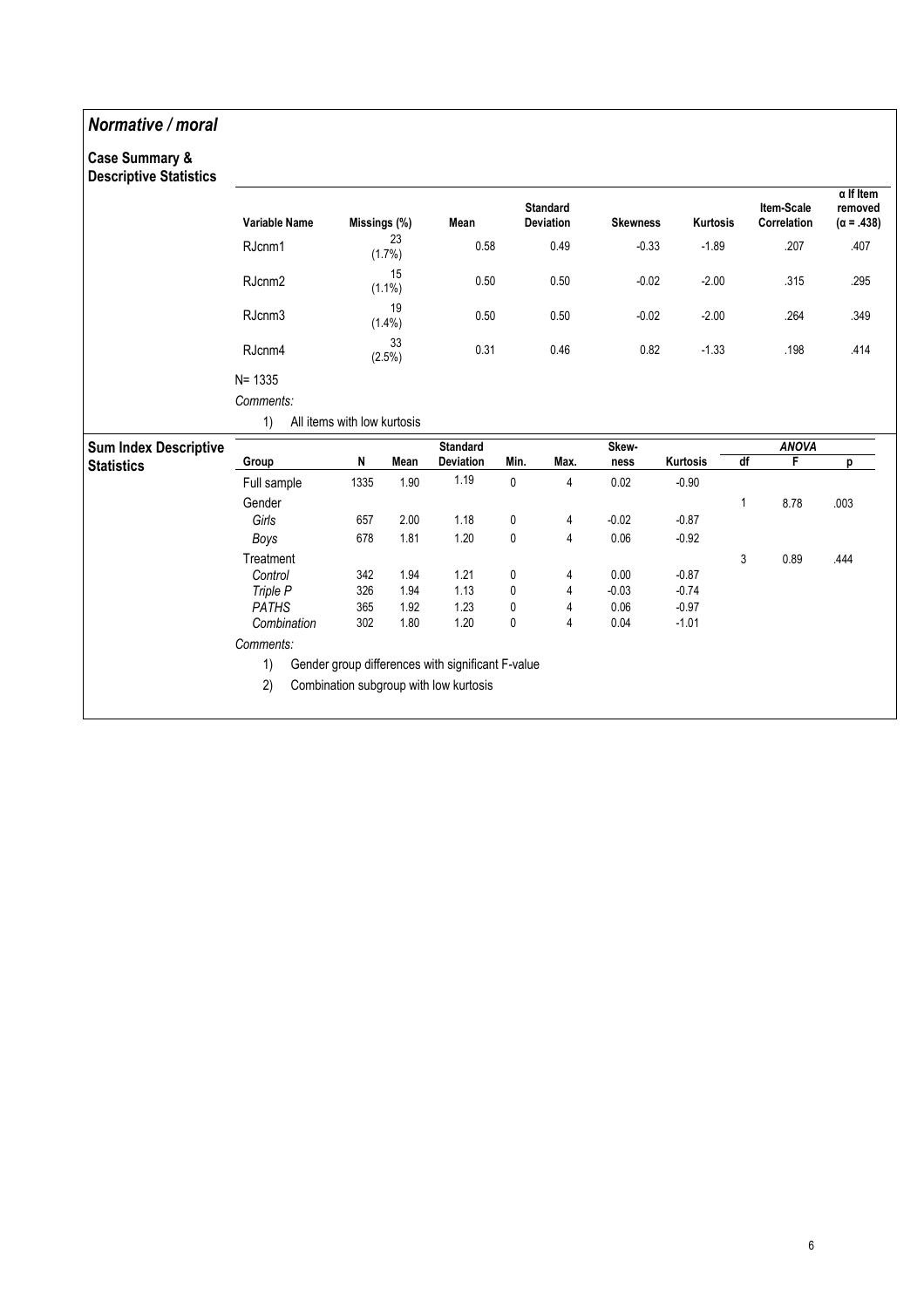| <b>Correlations with</b>   |                                                                                                                                                           |          |                   |      | <b>Boys</b> |              |     | Girls    |                 |     |
|----------------------------|-----------------------------------------------------------------------------------------------------------------------------------------------------------|----------|-------------------|------|-------------|--------------|-----|----------|-----------------|-----|
| <b>Subscales &amp; DVs</b> | Variable                                                                                                                                                  | r        | p                 | N    | r.          | p            | N   | r        | p               | N   |
|                            | Subscales                                                                                                                                                 |          |                   |      |             |              |     |          |                 |     |
|                            | Rule justification                                                                                                                                        |          |                   |      |             |              |     |          |                 |     |
|                            | golden rule                                                                                                                                               | $-135$   | $***$             | 1335 | $-132$      | $\star\star$ | 678 | $-146$   | $***$           | 657 |
|                            | empathic/ victim-orientated                                                                                                                               | $-634$   | $***$             | 1335 | $-634$      | $***$        | 678 | $-636$   | $***$           | 657 |
|                            | hedonistic                                                                                                                                                | $-0.085$ | $\star\star$      | 1335 | $-0.059$    | ns           | 678 | $-113$   | $**$            | 657 |
|                            | sanction-oriented                                                                                                                                         | $-196$   | $***$             | 1335 | $-200$      | $***$        | 678 | $-194$   | $***$           | 657 |
|                            | inappropriate/repetition                                                                                                                                  | $-410$   | $\star\star\star$ | 1335 | $-382$      | ***          | 678 | $-433$   | $***$           | 657 |
|                            | no answer                                                                                                                                                 | $-144$   | $\star\star\star$ | 1335 | $-143$      | $***$        | 678 | $-144$   | $***$           | 657 |
|                            | Subscales                                                                                                                                                 |          |                   |      |             |              |     |          |                 |     |
|                            | Self-attribution justification                                                                                                                            |          |                   |      |             |              |     |          |                 |     |
|                            | golden rule                                                                                                                                               | $-025$   | ns                | 1335 | $-0.38$     | ns           | 678 | .032     | ns              | 657 |
|                            | normative/moral                                                                                                                                           | .331     | $***$             | 1335 | .398        | $***$        | 678 | .255     | $***$           | 657 |
|                            | empathic/victim-orientated                                                                                                                                | $-179$   | $\star\star\star$ | 1335 | $-233$      | $***$        | 678 | $-119$   | $^{\star\star}$ | 657 |
|                            | hedonistic                                                                                                                                                | $-0.33$  | ns                | 1335 | $-0.39$     | ns           | 678 | $-0.032$ | ns              | 657 |
|                            | sanction-oriented                                                                                                                                         | $-0.084$ | $^{\star\star}$   | 1335 | $-047$      | ns           | 678 | $-123$   | $^{\star\star}$ | 657 |
|                            | inappropriate/repetition                                                                                                                                  | $-101$   | $\star\star\star$ | 1335 | $-148$      | $***$        | 678 | $-043$   | ns              | 657 |
|                            | no answer                                                                                                                                                 | $-0.097$ | $***$             | 1335 | $-117$      | **           | 678 | $-063$   | ns              | 657 |
|                            | Self-attributed feeling                                                                                                                                   | .040     | ns                | 1335 | .057        | ns           | 678 | .018     | ns              | 657 |
|                            | Child SBQ                                                                                                                                                 |          |                   |      |             |              |     |          |                 |     |
|                            | Aggression W2                                                                                                                                             | .005     | ns                | 1334 | .040        | ns           | 677 | $-013$   | ns              | 657 |
|                            | Prosociality W2                                                                                                                                           | .057     | $\star$           | 1334 | .076        | $\star$      | 677 | .001     | ns              | 657 |
|                            | Aggression W1                                                                                                                                             | .031     | ns                | 1323 | .025        | ns           | 672 | .052     | ns              | 651 |
|                            | Prosociality W1                                                                                                                                           | .040     | ns                | 1323 | .064        | ns           | 672 | $-013$   | ns              | 651 |
|                            | Teacher SBQ W2.1                                                                                                                                          |          |                   |      |             |              |     |          |                 |     |
|                            | <b>Total Aggression</b>                                                                                                                                   | .004     | ns                | 1306 | .010        | ns           | 664 | .024     | ns              | 642 |
|                            | Prosociality                                                                                                                                              | .003     | ns                | 1307 | $-0.14$     | ns           | 664 | $-0.027$ | ns              | 643 |
|                            | Parent SBQ W2                                                                                                                                             |          |                   |      |             |              |     |          |                 |     |
|                            | Aggression                                                                                                                                                | .021     | ns                | 1174 | .025        | ns           | 615 | .038     | ns              | 559 |
|                            | Prosociality                                                                                                                                              | .044     | ns                | 1172 | $-0.022$    | ns           | 616 | .099     | $\star$         | 556 |
|                            | $1***$ p <. 001, ** p <. 01, * p <. 05, ns p >. 05                                                                                                        |          |                   |      |             |              |     |          |                 |     |
|                            | Comments:                                                                                                                                                 |          |                   |      |             |              |     |          |                 |     |
|                            | Significant correlations with Rule justification hedonistic and Self-attribution sanction-oriented disappear for boys<br>1)                               |          |                   |      |             |              |     |          |                 |     |
|                            | subgroup                                                                                                                                                  |          |                   |      |             |              |     |          |                 |     |
|                            | 2)<br>Significant correlations with Self-attribution justification inappropriate/repetition and Child SBQ Prosociality W2<br>disappear for girls subgroup |          |                   |      |             |              |     |          |                 |     |
|                            | Significant correlations with Self-attribution golden rule and hedonistic get insicnificant after division in boys and girls<br>3)<br>subgroups           |          |                   |      |             |              |     |          |                 |     |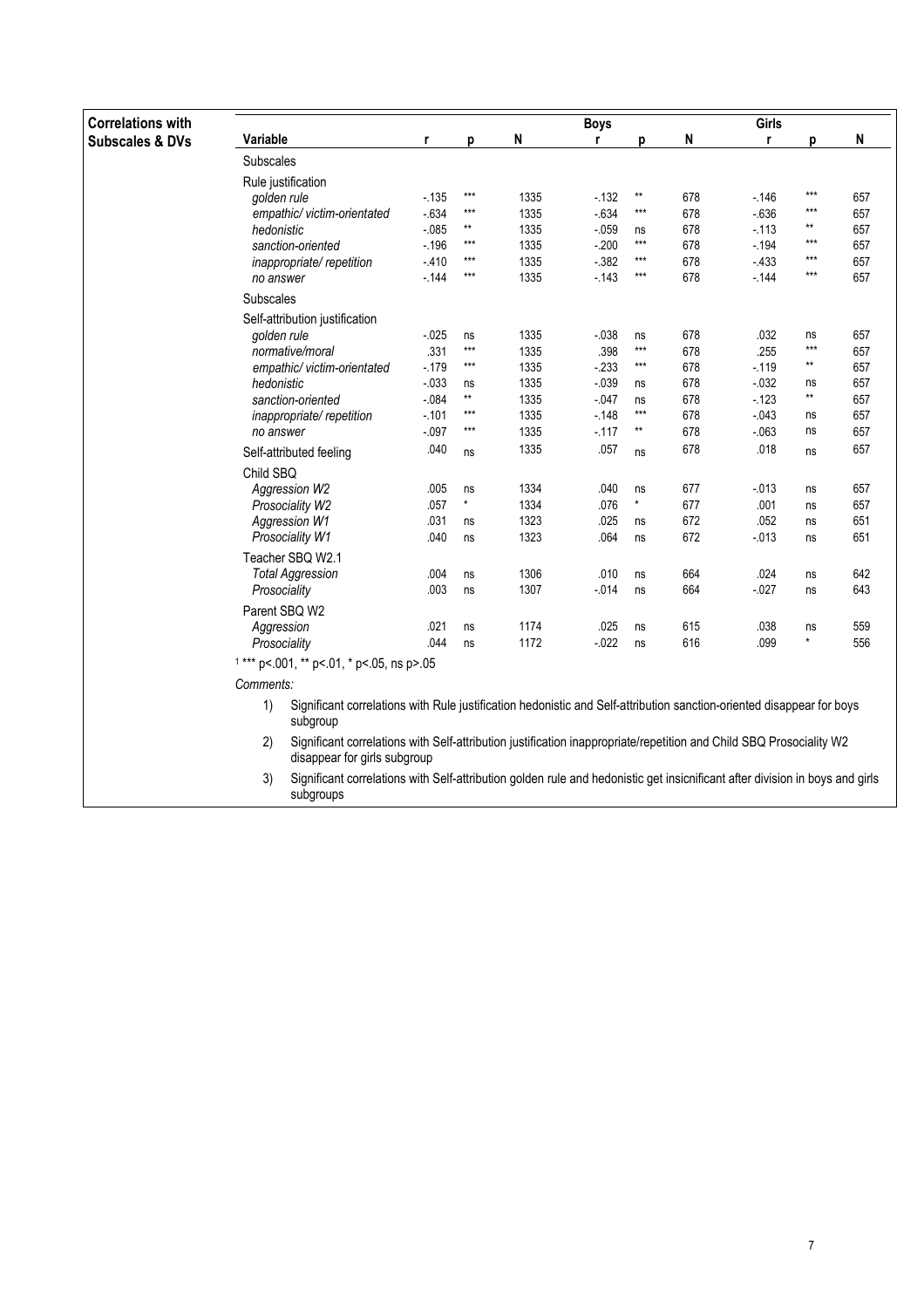### Empathic / victim-oriented

| <b>Descriptive Statistics</b> | <b>Variable Name</b> | Missings (%) |                 | Mean                                                    |           | <b>Standard</b><br><b>Deviation</b> | <b>Skewness</b> | <b>Kurtosis</b> | Item-Scale<br>Correlation | $\alpha$ If Item<br>removed<br>$(\alpha = .407)$ |
|-------------------------------|----------------------|--------------|-----------------|---------------------------------------------------------|-----------|-------------------------------------|-----------------|-----------------|---------------------------|--------------------------------------------------|
|                               | RJempatic1           |              | 23<br>$(1.7\%)$ | 0.15                                                    |           | 0.36                                | 1.98            | 1.93            | .191                      | .374                                             |
|                               | RJempatic2           |              | 15<br>$(1.1\%)$ | 0.33                                                    |           | 0.47                                | 0.71            | $-1.50$         | .293                      | .259                                             |
|                               | RJempatic3           |              | 19<br>$(1.4\%)$ | 0.30                                                    |           | 0.46                                | 0.86            | $-1.27$         | .252                      | .308                                             |
|                               | RJempatic4           |              | 33<br>(2.5%)    | 0.34                                                    |           | 0.47                                | 0.68            | $-1.54$         | .167                      | .404                                             |
|                               | $N = 1335$           |              |                 |                                                         |           |                                     |                 |                 |                           |                                                  |
|                               | Comments:            |              |                 |                                                         |           |                                     |                 |                 |                           |                                                  |
|                               | 1)                   |              |                 | RJempatic1 with excessive skewness and high kurtosis    |           |                                     |                 |                 |                           |                                                  |
|                               | 2)                   |              |                 | RJempatic2, RJempatic3 and RJempatic4 with low kurtosis |           |                                     |                 |                 |                           |                                                  |
|                               |                      |              |                 |                                                         |           |                                     |                 |                 |                           |                                                  |
| <b>Sum Index Descriptive</b>  |                      | N            | Mean            | <b>Standard</b>                                         |           |                                     | <b>Skew</b>     |                 | <b>ANOVA</b>              |                                                  |
| <b>Statistics</b>             | Group                |              |                 |                                                         |           |                                     |                 |                 |                           |                                                  |
|                               |                      |              |                 | <b>Deviation</b>                                        | Min.      | Max.                                | ness            | Kurtosis        | df<br>F                   | D                                                |
|                               | Full sample          | 1335         | 1.12            | 1.06                                                    | 0         | 4                                   | 0.70            | $-0.27$         |                           |                                                  |
|                               | Gender               |              |                 |                                                         |           |                                     |                 |                 | 0.57<br>1                 | .449                                             |
|                               | Girls                | 657          | 1.10            | 1.03                                                    | 0         | 4                                   | 0.75            | $-0.05$         |                           |                                                  |
|                               | Boys                 | 678          | 1.15            | 1.10                                                    | $\pmb{0}$ | $\overline{4}$                      | 0.66            | $-0.45$         |                           |                                                  |
|                               | Treatment            |              |                 |                                                         |           |                                     |                 |                 | 3<br>6.65                 | .000                                             |
|                               | Control              | 342          | 0.93            | 0.96                                                    | 0         | 4                                   | 0.76            | $-0.16$         |                           |                                                  |
|                               | Triple P             | 326          | 1.12            | 1.01                                                    | 0         | 4                                   | 0.64            | $-0.26$         |                           |                                                  |
|                               | <b>PATHS</b>         | 365<br>302   | 1.16            | 1.15                                                    | 0         | 4                                   | 0.81            | $-0.23$         |                           |                                                  |

1) Treatment group differences with significant F-value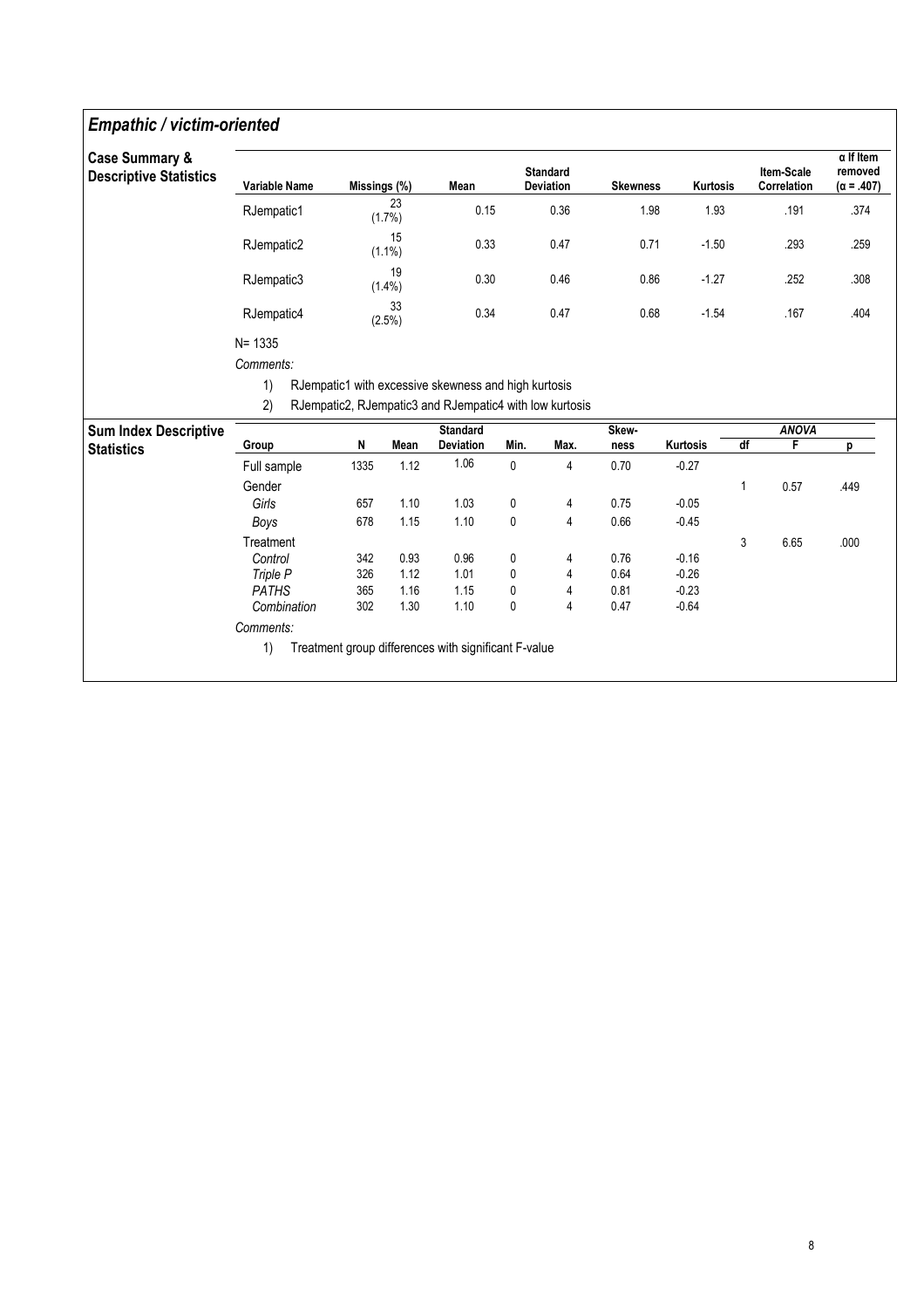| <b>Correlations with</b>   |                                                                                                     |          |                 |      | <b>Boys</b> |              |     | Girls    |          |     |
|----------------------------|-----------------------------------------------------------------------------------------------------|----------|-----------------|------|-------------|--------------|-----|----------|----------|-----|
| <b>Subscales &amp; DVs</b> | Variable                                                                                            | r        | D               | N    |             | p            | N   | r        | D        | N   |
|                            | Subscales                                                                                           |          |                 |      |             |              |     |          |          |     |
|                            | Rule justification                                                                                  |          |                 |      |             |              |     |          |          |     |
|                            | golden rule                                                                                         | $-137$   | $***$           | 1335 | $-142$      | $***$        | 678 | $-131$   | ***      | 657 |
|                            | normative/moral                                                                                     | $-634$   | $***$           | 1335 | $-634$      | $***$        | 678 | $-636$   | $***$    | 657 |
|                            | hedonistic                                                                                          | $-0.092$ | $^{\star\star}$ | 1335 | $-0.095$    | $\star$      | 678 | $-088$   | ×        | 657 |
|                            | sanction-oriented                                                                                   | $-070$   | $\star$         | 1335 | $-063$      | ns           | 678 | $-079$   | ×        | 657 |
|                            | inappropriate/repetition                                                                            | $-221$   | $***$           | 1335 | $-242$      | $***$        | 678 | $-203$   | $***$    | 657 |
|                            | no answer                                                                                           | $-081$   | $***$           | 1335 | $-089$      | *            | 678 | $-0.076$ | ns       | 657 |
|                            | Subscales                                                                                           |          |                 |      |             |              |     |          |          |     |
|                            | Self-attribution justification                                                                      |          |                 |      |             |              |     |          |          |     |
|                            | golden rule                                                                                         | $-040$   | ns              | 1335 | .001        | ns           | 678 | $-066$   | ns       | 657 |
|                            | normative/moral                                                                                     | $-225$   | $***$           | 1335 | $-249$      | $***$        | 678 | $-197$   | $***$    | 657 |
|                            | empathic/ victim-orientated                                                                         | .309     | $***$           | 1335 | .372        | $***$        | 678 | .237     | ***      | 657 |
|                            | hedonistic                                                                                          | .038     | ns              | 1335 | .012        | ns           | 678 | .064     | ns       | 657 |
|                            | sanction-oriented                                                                                   | .029     | ns              | 1335 | $-0.16$     | ns           | 678 | .077     | $^\star$ | 657 |
|                            | inappropriate/repetition                                                                            | $-0.34$  | ns              | 1335 | $-0.017$    | ns           | 678 | $-0.055$ | ns       | 657 |
|                            | no answer                                                                                           | .000     | ns              | 1335 | $-0.007$    | ns           | 678 | .008     | ns       | 657 |
|                            | Self-attributed feeling                                                                             | .005     | ns              | 1335 | $-0.011$    | ns           | 678 | .023     | ns       | 657 |
|                            | Child SBQ                                                                                           |          |                 |      |             |              |     |          |          |     |
|                            | Aggression W2                                                                                       | $-0.006$ | ns              | 1334 | $-0.031$    | ns           | 677 | .022     | ns       | 657 |
|                            | Prosociality W2                                                                                     | $-016$   | ns              | 1334 | $-.007$     | ns           | 677 | $-0.021$ | ns       | 657 |
|                            | <b>Aggression W1</b>                                                                                | $-007$   | ns              | 1323 | .000        | ns           | 672 | $-0.020$ | ns       | 651 |
|                            | Prosociality W1                                                                                     | .020     | ns              | 1323 | .008        | ns           | 672 | .042     | ns       | 651 |
|                            | Teacher SBQ W2.1                                                                                    |          |                 |      |             |              |     |          |          |     |
|                            | <b>Total Aggression</b>                                                                             | $-027$   | ns              | 1306 | $-0.38$     | ns           | 664 | $-.021$  | ns       | 642 |
|                            | Prosociality                                                                                        | .026     | ns              | 1307 | .033        | ns           | 664 | .031     | ns       | 643 |
|                            | Parent SBQ W2                                                                                       |          |                 |      |             |              |     |          |          |     |
|                            | Aggression                                                                                          | $-041$   | ns              | 1174 | $-0.033$    | ns           | 615 | $-054$   | ns       | 559 |
|                            | Prosociality                                                                                        | .010     | ns              | 1172 | .105        | $\star\star$ | 616 | $-108$   | $\star$  | 556 |
|                            | $1***$ p<.001, ** p<.01, * p<.05, ns p>.05                                                          |          |                 |      |             |              |     |          |          |     |
|                            | Comments:                                                                                           |          |                 |      |             |              |     |          |          |     |
|                            | 1)<br>Significant correlation with Rule justifiction sanction-oriented disappears for boys subgroup |          |                 |      |             |              |     |          |          |     |
|                            | 2)<br>Significant correlation with Rule justifiction no answer disappears for girls subgroup        |          |                 |      |             |              |     |          |          |     |

3) Significant correlation with Parent SBQ Prosociality gets insicnificant for total group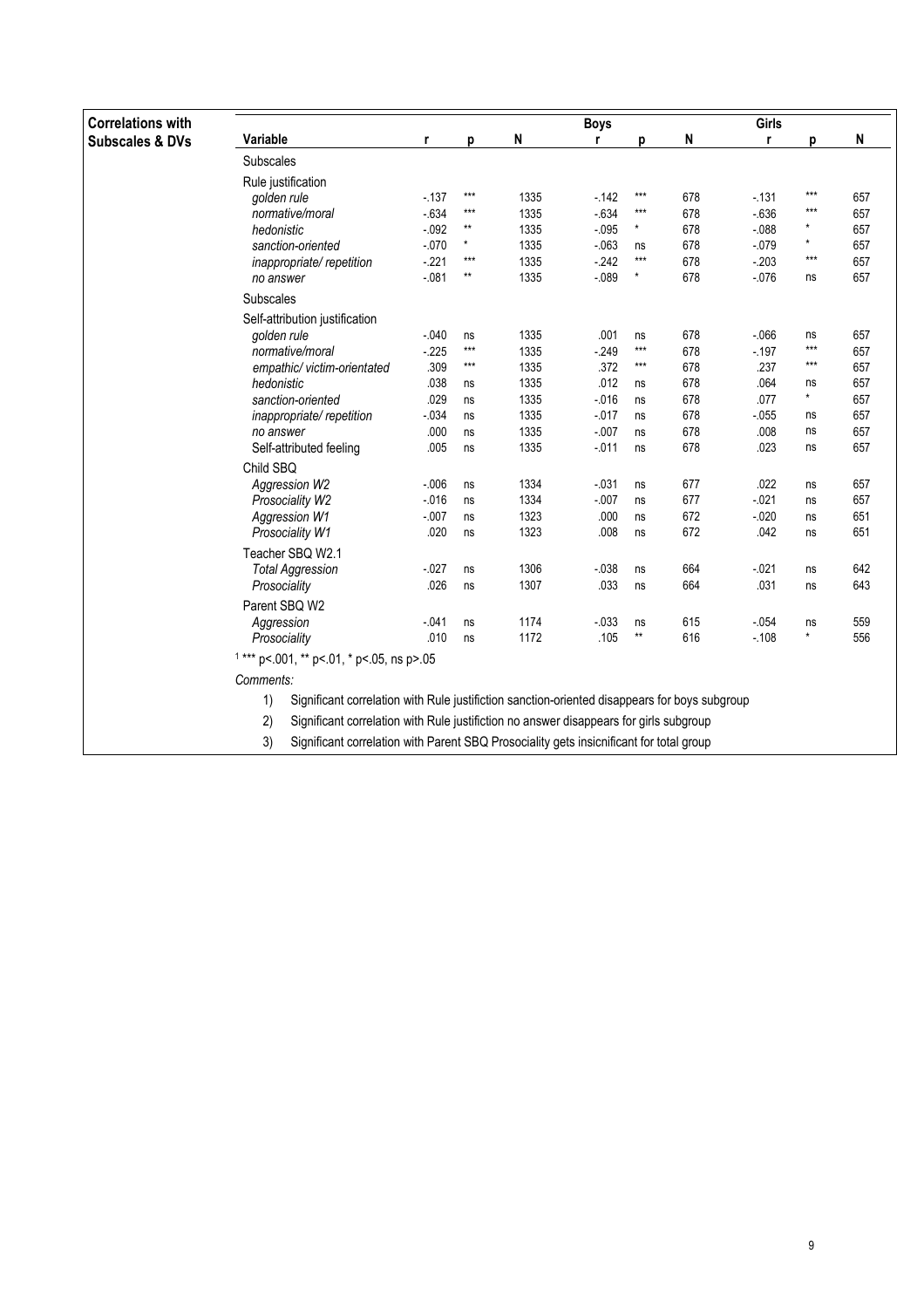### Hedonistic / outcome-oriented

#### Case Summary & Descriptive Statistics

| <b>Descriptive Statistics</b> |               |              |                 |                 |      |                                     |                 |          |                           |                                                   |
|-------------------------------|---------------|--------------|-----------------|-----------------|------|-------------------------------------|-----------------|----------|---------------------------|---------------------------------------------------|
|                               | Variable Name | Missings (%) |                 | Mean            |      | <b>Standard</b><br><b>Deviation</b> | <b>Skewness</b> | Kurtosis | Item-Scale<br>Correlation | $\alpha$ If Item<br>removed<br>$(\alpha = -.031)$ |
|                               | RJhedonistic1 |              | 23<br>(1.7%)    | .017            |      | .127                                | 7.61            | 55.91    | $-0.020$                  | $-0.06$                                           |
|                               | RJhedonistic2 |              | 15<br>$(1.1\%)$ | .001            |      | .027                                | 36.54           | 1335.00  | $-0.06$                   | $-0.33$                                           |
|                               | RJhedonistic3 |              | 19<br>$(1.4\%)$ | .002            |      | .039                                | 25.81           | 664.99   | $-008$                    | $-0.31$                                           |
|                               | RJhedonistic4 |              | 33<br>(2.5%)    | .022            |      | .146                                | 6.57            | 41.22    | $-021$                    | $-0.06$                                           |
|                               | $N = 1335$    |              |                 |                 |      |                                     |                 |          |                           |                                                   |
|                               | Comments:     |              |                 |                 |      |                                     |                 |          |                           |                                                   |
| Sum Index                     |               |              |                 |                 |      |                                     |                 |          |                           |                                                   |
| <b>Descriptive</b>            |               |              |                 | <b>Standard</b> |      |                                     | Skew-           |          | <b>ANOVA</b>              |                                                   |
| <b>Statistics</b>             | Group         | N            | Mean            | Deviation       | Min. | Max.                                | ness            | Kurtosis | df<br>F                   | p                                                 |
|                               | Full sample   | 1335         | .040            | .197            | 0.00 | 1.00                                | 4.670           | 19.843   |                           |                                                   |
|                               | Gender        |              |                 |                 |      |                                     |                 |          | 1<br>.026                 | .873                                              |
|                               | Girls         | 657          | .039            | .195            | 0.00 | 1.00                                | 4.734           | 20.475   |                           |                                                   |
|                               | Boys          | 678          | .041            | .199            | 0.00 | 1.00                                | 4.621           | 19.409   |                           |                                                   |
|                               | Treatment     |              |                 |                 |      |                                     |                 |          | 3<br>.161                 | .922                                              |
|                               | Control       | 342          | .041            | .198            | 0.00 | 1.00                                | 4.654           | 19.777   |                           |                                                   |
|                               | Triple P      | 326          | .046            | .209            | 0.00 | 1.00                                | 4.354           | 17.060   |                           |                                                   |
|                               | <b>PATHS</b>  | 365          | .036            | .186            | 0.00 | 1.00                                | 5.032           | 23.450   |                           |                                                   |
|                               | Combination   | 302          | .0397           | .196            | 0.00 | 1.00                                | 4.736           | 20.567   |                           |                                                   |
|                               | Comments:     |              |                 |                 |      |                                     |                 |          |                           |                                                   |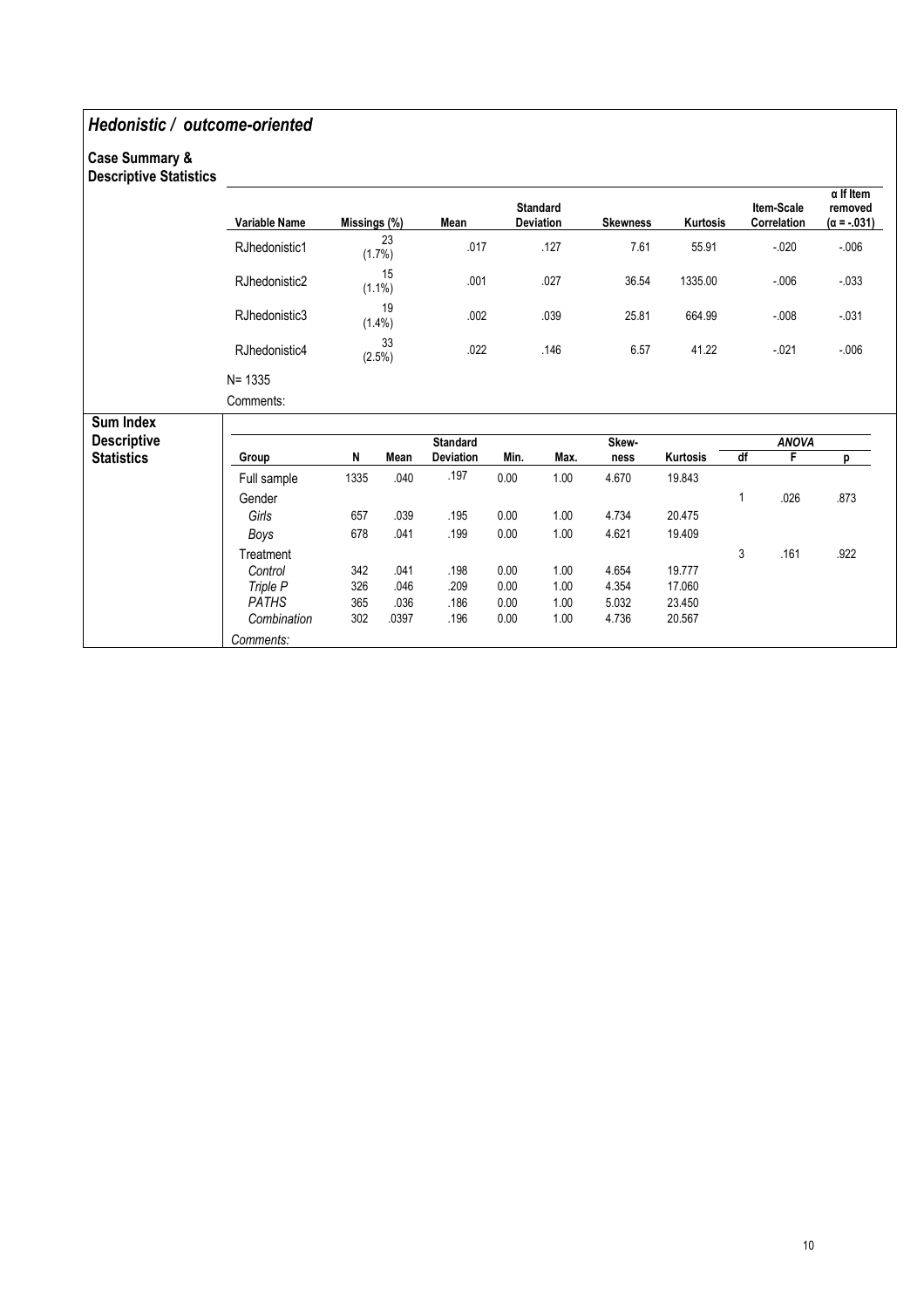| <b>Correlations with</b><br><b>Subscales &amp; DVs</b> |          |                 |      |             |                   |     |          |              |     |
|--------------------------------------------------------|----------|-----------------|------|-------------|-------------------|-----|----------|--------------|-----|
|                                                        |          |                 |      | <b>Boys</b> |                   |     | Girls    |              |     |
| Variable                                               | r        | p               | N    | r           | p                 | N   | r        | p            | N   |
| <b>Subscales</b>                                       |          |                 |      |             |                   |     |          |              |     |
| Rule justification                                     |          |                 |      |             |                   |     |          |              |     |
| golden rule                                            | $-0.049$ | ns              | 1335 | $-027$      | ns                | 678 | $-070$   | ns           | 657 |
| normative/moral                                        | $-0.085$ | $^{\star\star}$ | 1335 | $-.059$     | ns                | 678 | $-113$   | $\star\star$ | 657 |
| Empathic / victim-oriented                             | $-0.092$ | $^{\star\star}$ | 1335 | $-0.095$    | ns                | 678 | $-088$   | $\star$      | 657 |
| Sanction-oriented                                      | .073     | $\star$         | 1335 | .005        | ns                | 678 | .151     | $***$        | 657 |
| Inappropriate/repetition                               | $-0.005$ | ns              | 1335 | $-0.005$    | ns                | 678 | $-0.005$ | ns           | 657 |
| No answer                                              | .004     | ns              | 1335 | $-026$      | ns                | 678 | .052     | ns           | 657 |
| Subscales                                              |          |                 |      |             |                   |     |          |              |     |
| Self-attribution justification                         |          |                 |      |             |                   |     |          |              |     |
| golden rule                                            | .014     | ns              | 1335 | .031        | ns                | 678 | .006     | ns           | 657 |
| normative/moral                                        | $-0.37$  | ns              | 1335 | $-014$      | $\star\star$      | 678 | .037     | ns           | 657 |
| empathic/victim-orientated                             | $-032$   | ns              | 1335 | $-0.036$    | ns                | 678 | $-0.028$ | ns           | 657 |
| hedonistic                                             | .073     | $\star$         | 1335 | .144        | $\star\star\star$ | 678 | .007     | ns           | 657 |
| sanction-oriented                                      | $-0.18$  | ns              | 1335 | $-042$      | ns                | 678 | .007     | ns           | 657 |
| inappropriate/repetition                               | .014     | ns              | 1335 | .067        | ns                | 678 | $-0.046$ | ns           | 657 |
| no answer                                              | .032     | ns              | 1335 | .047        | ns                | 678 | .013     | ns           | 657 |
| Self-attributed feeling                                | $-069$   | $^\star$        | 1335 | $-153$      | ns                | 678 | .018     | ns           | 657 |
| Child SBQ                                              |          |                 |      |             |                   |     |          |              |     |
| Aggression W2                                          | .033     | ns              | 1334 | .071        | ns                | 677 | $-0.19$  | ns           | 657 |
| Prosociality W2                                        | $-051$   | ns              | 1334 | $-0.082$    | $\star$           | 677 | $-0.08$  | ns           | 657 |
| Aggression W1                                          | .046     | ns              | 1323 | .109        | $\star\star$      | 672 | $-027$   | ns           | 651 |
| Prosociality W1                                        | $-041$   | ns              | 1323 | $-024$      | ns                | 672 | $-061$   | ns           | 651 |
| Teacher SBQ W2.1                                       |          |                 |      |             |                   |     |          |              |     |
| <b>Total Aggression</b>                                | .048     | ×               | 1306 | .088        |                   | 664 | $-.007$  | ns           | 642 |
| Prosociality                                           | $-0.015$ | ns              | 1307 | $-0.017$    | ns                | 664 | $-.010$  | ns           | 643 |
| Parent SBQ W2                                          |          |                 |      |             |                   |     |          |              |     |
| Aggression                                             | .005     | ns              | 1174 | .023        | ns                | 615 | $-023$   | ns           | 559 |
| Prosociality                                           | .015     | ns              | 1172 | .035        | ns                | 616 | $-0.005$ | ns           | 556 |
| $1***$ p<.001, ** p<.01, * p<.05, ns p>.05             |          |                 |      |             |                   |     |          |              |     |
| Comments:                                              |          |                 |      |             |                   |     |          |              |     |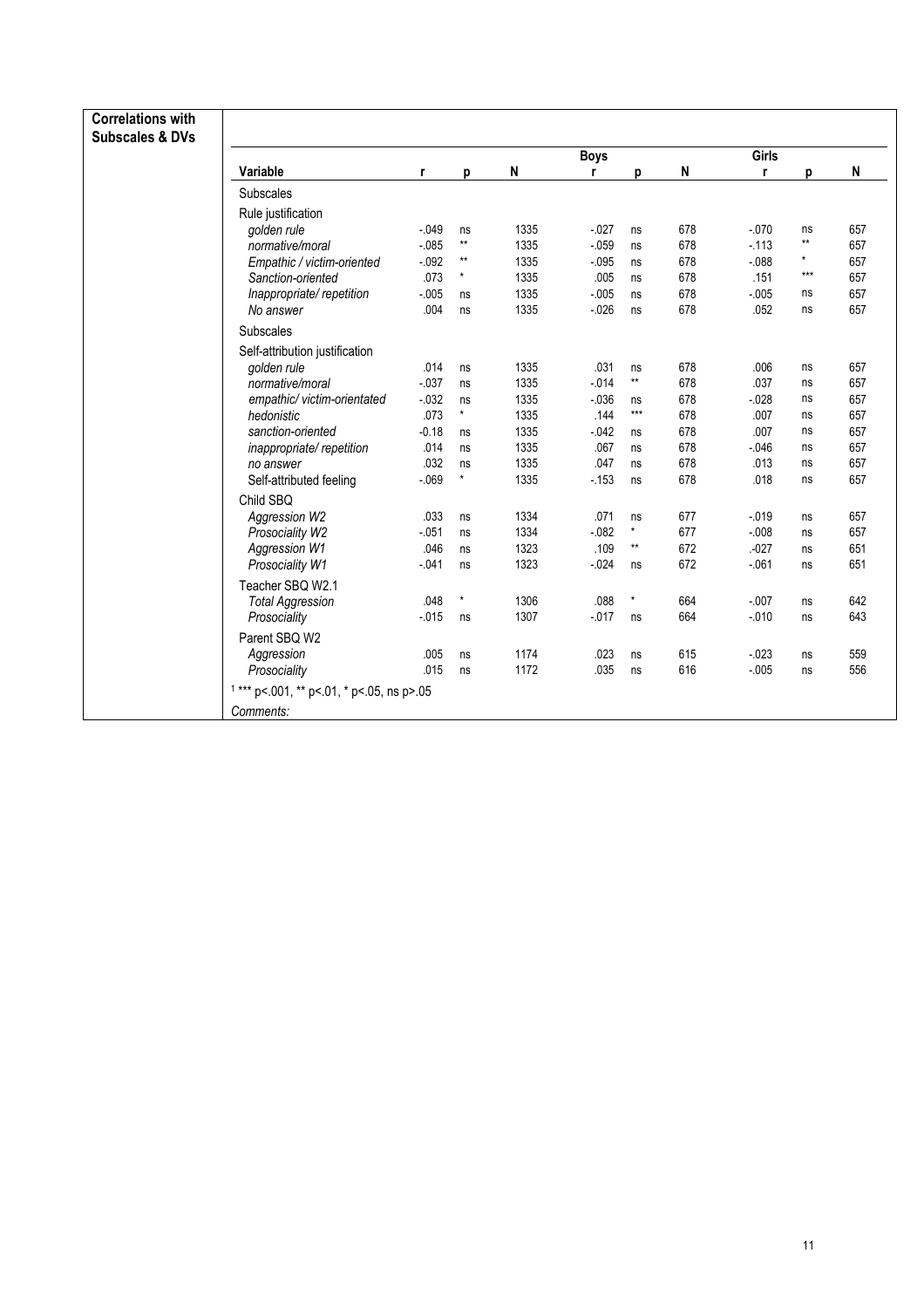### Authoritarian / sanction-oriented

| <b>Case Summary &amp;</b><br><b>Descriptive Statistics</b> | Variable Name            | <b>Missings</b><br>(%) | Mean | <b>Standard</b><br><b>Deviation</b> | <b>Skewness</b> | Kurtosis | Item-Scale<br>Correlation | $\alpha$ If Item<br>removed<br>$(\alpha = .264)$ |
|------------------------------------------------------------|--------------------------|------------------------|------|-------------------------------------|-----------------|----------|---------------------------|--------------------------------------------------|
|                                                            | RJsanctionauthoritarian1 | 23<br>(1.7%)           | 0.01 | 0.11                                | 8.98            | 78.75    | .146                      | .210                                             |
|                                                            | RJsanctionauthoritarian2 | 15<br>$(1.1\%)$        | 0.03 | 0.17                                | 5.37            | 26.92    | .179                      | .142                                             |
|                                                            | RJsanctionauthoritarian3 | 19<br>$(1.4\%)$        | 0.05 | 0.21                                | 4.32            | 16.65    | .192                      | .120                                             |
|                                                            | RJsanctionauthoritarian4 | 33<br>(2.5%)           | 0.01 | 0.09                                | 10.42           | 106.66   | .022                      | .306                                             |
|                                                            | $N = 1335$               |                        |      |                                     |                 |          |                           |                                                  |

Comments:

1) All items with excessive skewness and high kurtosis

2) Item RJsanctionauthoritarian4 with low item-scale-correlation and increased alpha when removed

#### Sum Index Descriptive

| <b>Statistics</b> |              |      |      | <b>Standard</b>                                         |      |                | Skew- |          |    | <b>ANOVA</b> |      |
|-------------------|--------------|------|------|---------------------------------------------------------|------|----------------|-------|----------|----|--------------|------|
|                   | Group        | N    | Mean | <b>Deviation</b>                                        | Min. | Max.           | ness  | Kurtosis | df | F            |      |
|                   | Full sample  | 1335 | 0.10 | 0.35                                                    | 0    | 3              | 3.94  | 17.64    |    |              |      |
|                   | Gender       |      |      |                                                         |      |                |       |          |    | 0.00         | .995 |
|                   | Girls        | 657  | 0.10 | 0.33                                                    | 0    | $\overline{2}$ | 3.53  | 12.71    |    |              |      |
|                   | Boys         | 678  | 0.99 | 0.36                                                    | 0    | 3              | 4.25  | 21.17    |    |              |      |
|                   | Treatment    |      |      |                                                         |      |                |       |          | 3  | 3.71         | .011 |
|                   | Control      | 342  | 0.14 | 0.43                                                    | 0    | 3              | 3.33  | 12.08    |    |              |      |
|                   | Triple P     | 326  | 0.08 | 0.30                                                    | 0    | $\overline{2}$ | 4.06  | 17.36    |    |              |      |
|                   | <b>PATHS</b> | 365  | 0.06 | 0.26                                                    | 0    | 2              | 4.47  | 21.24    |    |              |      |
|                   | Combination  | 302  | 0.11 | 0.37                                                    | 0    | 3              | 3.84  | 18.22    |    |              |      |
|                   | Comments:    |      |      |                                                         |      |                |       |          |    |              |      |
|                   | 1)           |      |      | All subgroups with excessive skewness and high kurtosis |      |                |       |          |    |              |      |
|                   | 2)           |      |      | Significant F-value for Treatment group differences     |      |                |       |          |    |              |      |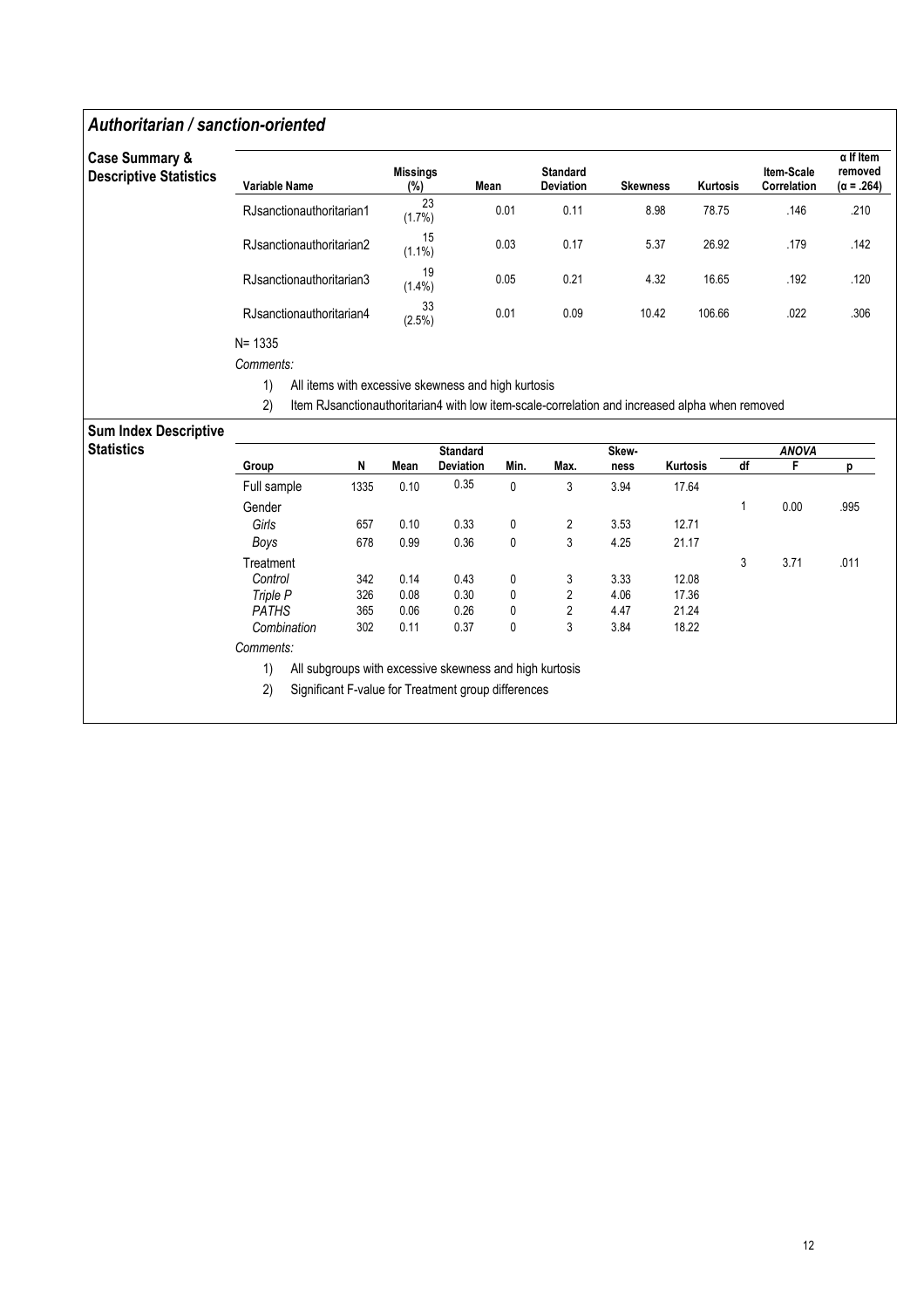| <b>Correlations with</b>   |                                                                                                                                                                                       |          |                   |      | <b>Boys</b> |                   |     | Girls    |              |     |
|----------------------------|---------------------------------------------------------------------------------------------------------------------------------------------------------------------------------------|----------|-------------------|------|-------------|-------------------|-----|----------|--------------|-----|
| <b>Subscales &amp; DVs</b> | Variable                                                                                                                                                                              | r        | p                 | N    | r           | D                 | N   | r        | p            | N   |
|                            | <b>Subscales</b>                                                                                                                                                                      |          |                   |      |             |                   |     |          |              |     |
|                            | Rule justification                                                                                                                                                                    |          |                   |      |             |                   |     |          |              |     |
|                            | golden rule                                                                                                                                                                           | $-006$   | ns                | 1335 | .040        | ns                | 678 | $-0.051$ | ns           | 657 |
|                            | normative/moral                                                                                                                                                                       | $-196$   | $***$             | 1335 | $-200$      | $***$             | 678 | $-194$   | $***$        | 657 |
|                            | empathic/victim-orientated                                                                                                                                                            | $-070$   | $\star$           | 1335 | $-063$      | ns                | 678 | $-079$   | $\star$      | 657 |
|                            | hedonistic                                                                                                                                                                            | .073     | $^{\star\star}$   | 1335 | .005        | ns                | 678 | .151     | $***$        | 657 |
|                            | inappropriate/repetition                                                                                                                                                              | $-0.35$  | ns                | 1335 | $-0.049$    | ns                | 678 | $-020$   | ns           | 657 |
|                            | no answer                                                                                                                                                                             | $-057$   | $\star$           | 1335 | $-0.059$    | ns                | 678 | $-0.056$ | ns           | 657 |
|                            | <b>Subscales</b>                                                                                                                                                                      |          |                   |      |             |                   |     |          |              |     |
|                            | Self-attribution justification                                                                                                                                                        |          |                   |      |             |                   |     |          |              |     |
|                            | golden rule                                                                                                                                                                           | .032     | ns                | 1335 | .039        | ns                | 678 | .029     | ns           | 657 |
|                            | normative/moral                                                                                                                                                                       | $-086$   | $^{\star\star}$   | 1335 | $-060$      | ns                | 678 | $-115$   | $\star\star$ | 657 |
|                            | empathic/ victim-<br>orientated                                                                                                                                                       | $-050$   | ns                | 1335 | $-0.87$     | $\star$           | 678 | $-0.007$ | ns           | 657 |
|                            | hedonistic                                                                                                                                                                            | .026     | ns                | 1335 | .048        | ns                | 678 | .004     | ns           | 657 |
|                            | sanction-oriented                                                                                                                                                                     | .209     | $\star\star\star$ | 1335 | .207        | $\star\star\star$ | 678 | .212     | $***$        | 657 |
|                            | inappropriate/repetition                                                                                                                                                              | .002     | ns                | 1335 | $-.004$     | ns                | 678 | .009     | ns           | 657 |
|                            | no answer                                                                                                                                                                             | $-050$   | ns                | 1335 | $-041$      | ns                | 678 | $-061$   | ns           | 657 |
|                            | Self-attributed feeling                                                                                                                                                               | .008     | ns                | 1335 | $-013$      | ns                | 678 | .031     | ns           | 657 |
|                            | Child SBQ                                                                                                                                                                             |          |                   |      |             |                   |     |          |              |     |
|                            | Aggression W2                                                                                                                                                                         | .019     | ns                | 1334 | .084        | $\star$           | 677 | $-0.071$ | ns           | 657 |
|                            | Prosociality W2                                                                                                                                                                       | .016     | ns                | 1334 | $-0.14$     | ns                | 677 | .062     | ns           | 657 |
|                            | <b>Aggression W1</b>                                                                                                                                                                  | $-014$   | ns                | 1323 | .026        | ns                | 672 | $-061$   | ns           | 651 |
|                            | Prosociality W1                                                                                                                                                                       | $-0.029$ | ns                | 1323 | $-050$      | ns                | 672 | .000     | ns           | 651 |
|                            | Teacher SBQ W2.1                                                                                                                                                                      |          |                   |      |             |                   |     |          |              |     |
|                            | <b>Total Aggression</b>                                                                                                                                                               | .005     | ns                | 1306 | .024        | ns                | 664 | $-024$   | ns           | 642 |
|                            | Prosociality                                                                                                                                                                          | .005     | ns                | 1307 | .036        | ns                | 664 | $-.024$  | ns           | 643 |
|                            | Parent SBQ W2                                                                                                                                                                         |          |                   |      |             |                   |     |          |              |     |
|                            | Aggression                                                                                                                                                                            | .008     | ns                | 1174 | .016        | ns                | 615 | $-0.007$ | ns           | 559 |
|                            | Prosociality                                                                                                                                                                          | $-0.011$ | ns                | 1172 | $-0.022$    | ns                | 616 | .010     | ns           | 556 |
|                            | $1***$ p<.001, ** p<.01, * p<.05, ns p>.05                                                                                                                                            |          |                   |      |             |                   |     |          |              |     |
|                            | Comments:                                                                                                                                                                             |          |                   |      |             |                   |     |          |              |     |
|                            | $\left( \right)$<br>Significant correlations with Rule justification empathic/victim-oriented and hedonistic, Self-attribution feeling<br>normative/moral disappear for boys subgroup |          |                   |      |             |                   |     |          |              |     |

2) Significant correlation with Rule justifiction no answer gets insicnificant after division in boys and girls subgroups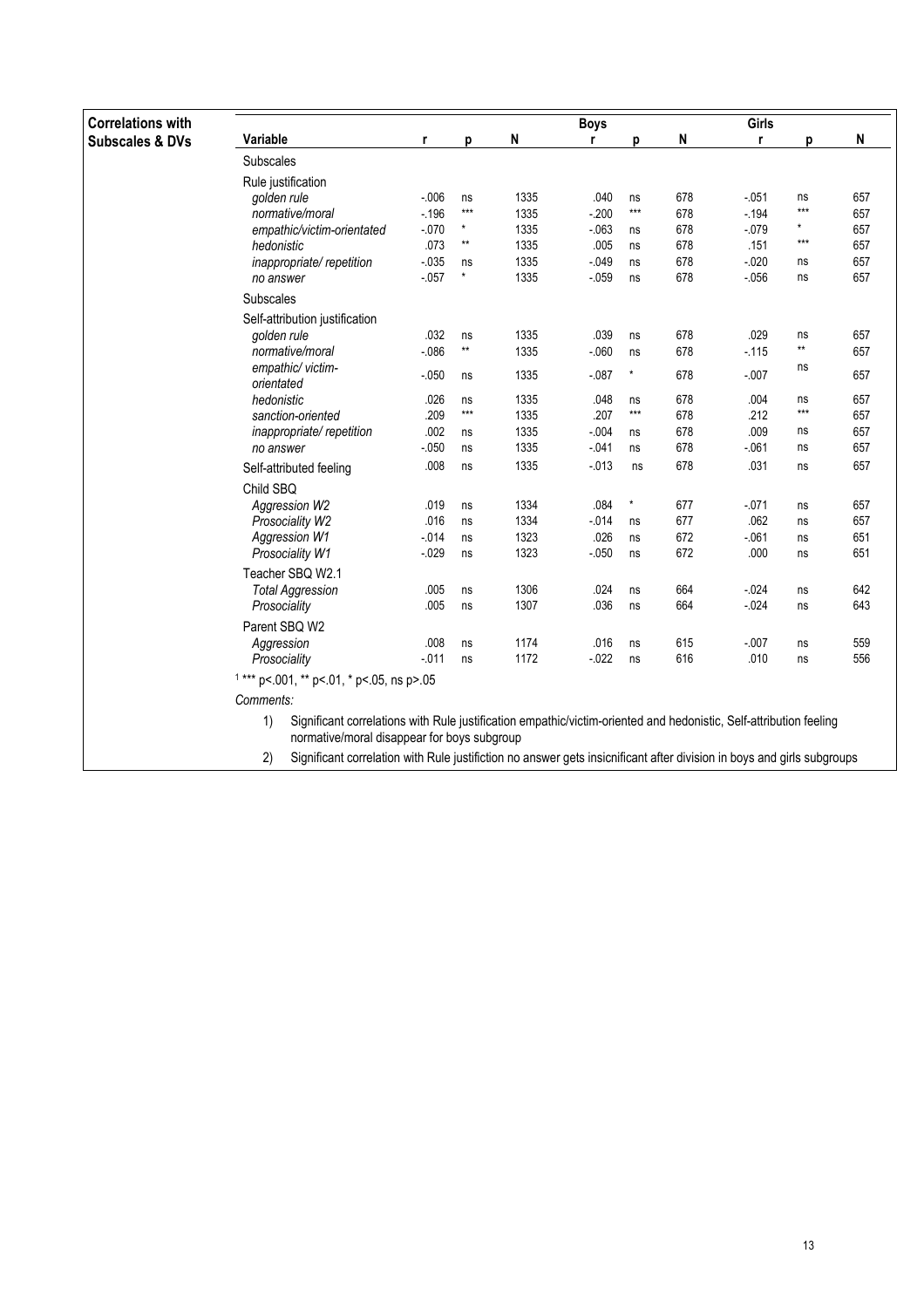### Inappropriate / undifferenciated&repetition

| <b>Case Summary &amp;</b>     |                      |                                                                            |      |                                     |                 |          |                           | $\alpha$ If Item             |
|-------------------------------|----------------------|----------------------------------------------------------------------------|------|-------------------------------------|-----------------|----------|---------------------------|------------------------------|
| <b>Descriptive Statistics</b> | <b>Variable Name</b> | Missings (%)                                                               | Mean | <b>Standard</b><br><b>Deviation</b> | <b>Skewness</b> | Kurtosis | Item-Scale<br>Correlation | removed<br>$(\alpha = .305)$ |
|                               | RJundrep1            | 23<br>$(1.7\%)$                                                            | 0.20 | 0.40                                | 1.53            | 0.33     | .216                      | .163                         |
|                               | RJundrep2            | 15<br>$(1.1\%)$                                                            | 0.07 | 0.26                                | 3.25            | 8.60     | .184                      | .233                         |
|                               | RJundrep3            | 19<br>$(1.4\%)$                                                            | 0.08 | 0.26                                | 3.21            | 8.34     | .088                      | .314                         |
|                               | RJundrep4            | 33<br>(2.5%)                                                               | 0.28 | 0.45                                | 0.96            | $-1.07$  | .161                      | .258                         |
|                               | $N = 1335$           |                                                                            |      |                                     |                 |          |                           |                              |
|                               | Comments:            |                                                                            |      |                                     |                 |          |                           |                              |
|                               | 1)                   | RJundrep1, RJundrep2 and RJundrep3 with excessive skewness                 |      |                                     |                 |          |                           |                              |
|                               | 2)                   | RJundrep2 and RJundrep3 with high kurtosis                                 |      |                                     |                 |          |                           |                              |
|                               | 3)                   | RJundrep4 with low kurtosis                                                |      |                                     |                 |          |                           |                              |
|                               | 4)                   | RJundrep3 with low item-scale-correlation and increased alpha when removed |      |                                     |                 |          |                           |                              |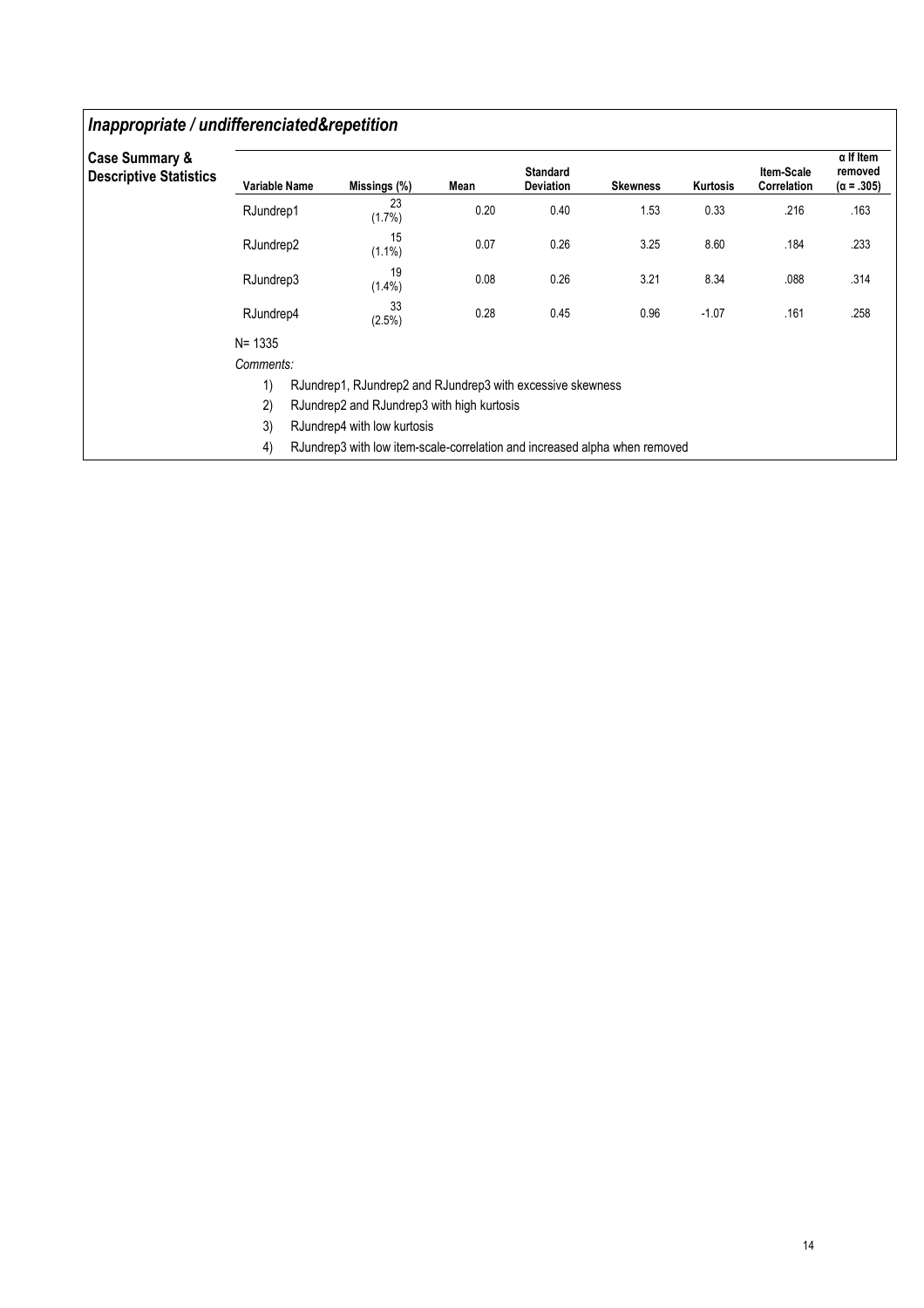### No answer

# Case Summary &

| <b>Descriptive Statistics</b> | <b>Variable Name</b> | Missings (%)                                        | Mean | <b>Standard</b><br><b>Deviation</b> | <b>Skewness</b> | Kurtosis | Item-Scale<br>Correlation | $\alpha$ If Item<br>removed<br>$(\alpha = .568)$ |
|-------------------------------|----------------------|-----------------------------------------------------|------|-------------------------------------|-----------------|----------|---------------------------|--------------------------------------------------|
|                               | RJnoanswer1          | 23<br>$(1.7\%)$                                     | 0.02 | 0.13                                | 7.43            | 53.27    | .359                      | .490                                             |
|                               | RJnoanswer2          | 15<br>$(1.1\%)$                                     | 0.01 | 0.11                                | 9.29            | 84.33    | .435                      | .448                                             |
|                               | RJnoanswer3          | 19<br>$(1.4\%)$                                     | 0.01 | 0.12                                | 8.21            | 65.53    | .287                      | .544                                             |
|                               | RJnoanswer4          | 33<br>$(2.5\%)$                                     | 0.03 | 0.16                                | 6.13            | 35.61    | .356                      | .504                                             |
|                               | N= 1335              |                                                     |      |                                     |                 |          |                           |                                                  |
|                               | Comments:            |                                                     |      |                                     |                 |          |                           |                                                  |
|                               | 1)                   | All items with excessive skewness and high kurtosis |      |                                     |                 |          |                           |                                                  |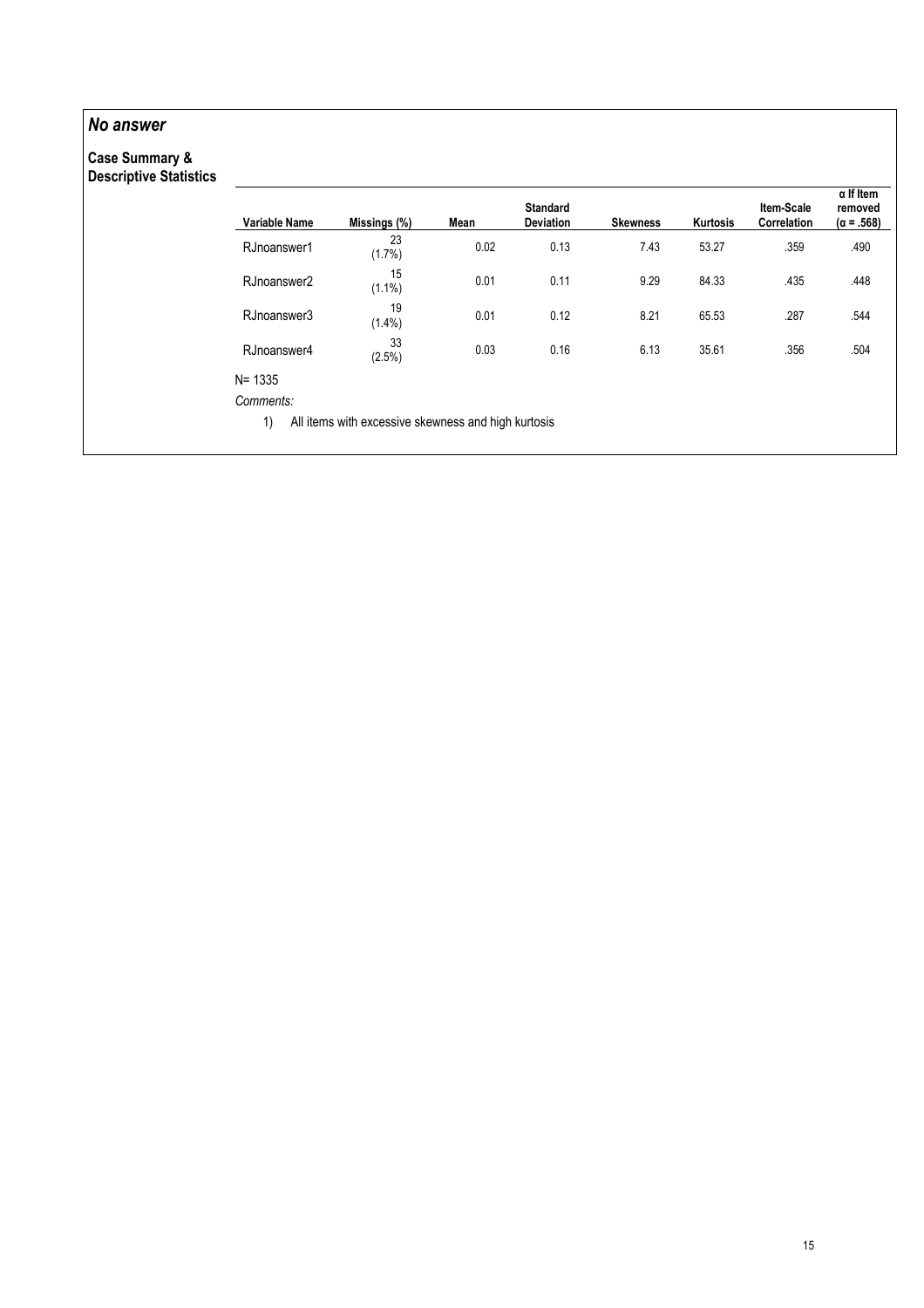### Justfication of self-attribution

- 
- Scheme 1. "golden rule"<br>2. "normative / n
	- 2. "normative / moral",<br>3. "empathic / victim-or 3. "empathic / victim-oriented
	- 4. "hedonistic / outcome-oriented",
	- 5. "authoritarian / sanction-oriented",
	- 6. "undifferenciated / repetition"
	- 7. "no answer"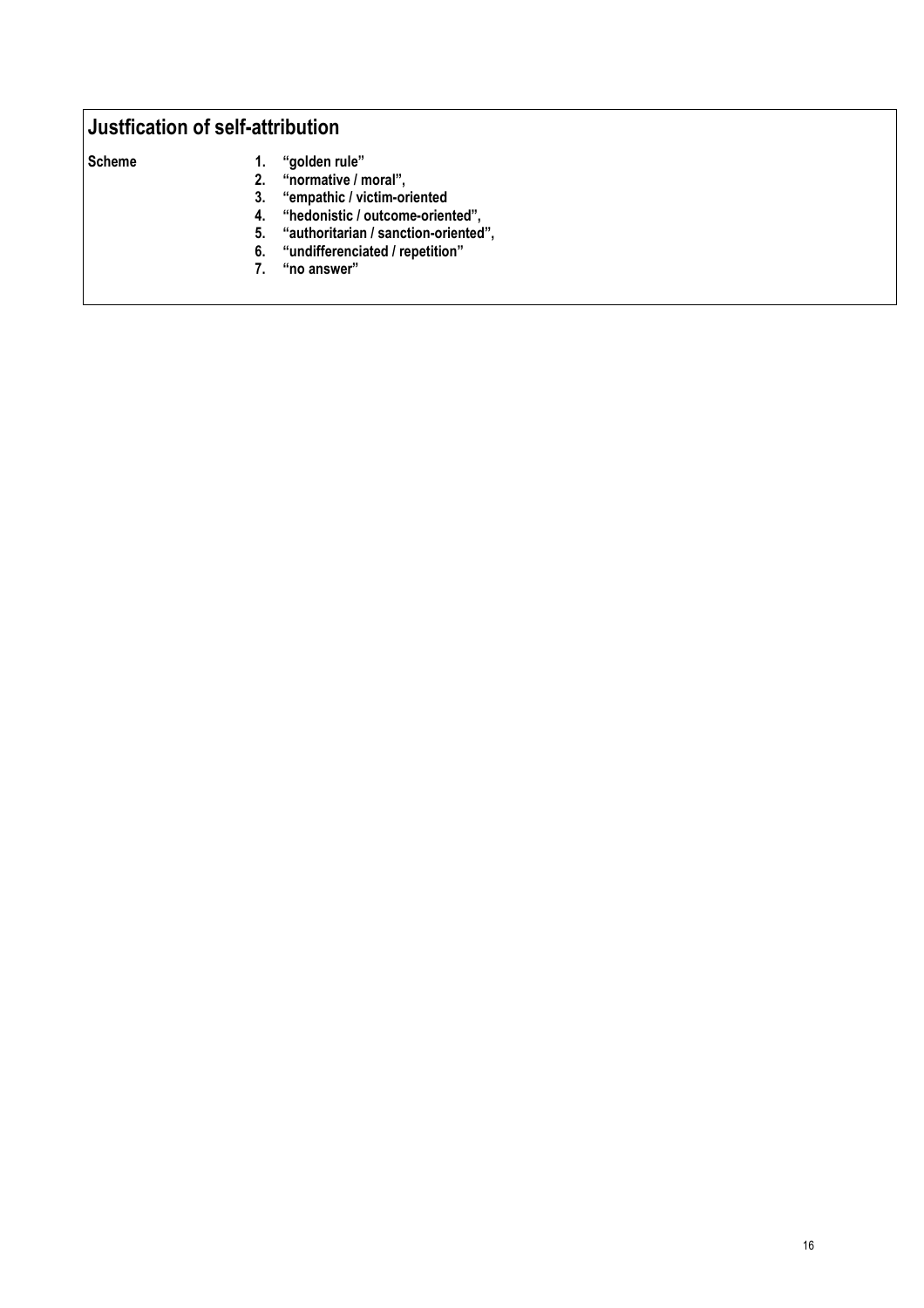### Golden Rule

# Case Summary &

| <b>Descriptive Statistics</b> |                                     |              |                 |                                                                                                                                              |                                     |                |                 |                 |    |                           | $\alpha$ If Item             |
|-------------------------------|-------------------------------------|--------------|-----------------|----------------------------------------------------------------------------------------------------------------------------------------------|-------------------------------------|----------------|-----------------|-----------------|----|---------------------------|------------------------------|
|                               | <b>Variable Name</b>                | Missings (%) |                 | Mean                                                                                                                                         | <b>Standard</b><br><b>Deviation</b> |                | <b>Skewness</b> | <b>Kurtosis</b> |    | Item-Scale<br>Correlation | removed<br>$(\alpha = .305)$ |
|                               | SAJgoldenrule1                      |              | 87<br>$(6.5\%)$ | 0.02                                                                                                                                         |                                     | 0.15           | 6.34            | 38.24           |    | .154                      | .250                         |
|                               | SAJgoldenrule2                      |              | 50<br>$(3.7\%)$ | 0.03                                                                                                                                         |                                     | 0.17           | 5.52            | 28.52           |    | .253                      | .113                         |
|                               | SAJgoldenrule3                      |              | 92<br>$(6.9\%)$ | 0.04                                                                                                                                         |                                     | 0.20           | 4.58            | 18.96           |    | .207                      | .177                         |
|                               | SAJgoldenrule4                      |              | 81<br>$(6.1\%)$ | 0.01                                                                                                                                         |                                     | 0.09           | 10.42           | 106.66          |    | $-0.003$                  | .370                         |
|                               | $N = 1335$<br>Comments:<br>1)<br>2) |              |                 | All items with excessive skewness and high kurtosis<br>Item SAJgoldenrule4 with low item-scale-correlations and increased alpha when removed |                                     |                |                 |                 |    |                           |                              |
| <b>Sum Index Descriptive</b>  |                                     |              |                 |                                                                                                                                              |                                     |                |                 |                 |    |                           |                              |
|                               |                                     |              |                 |                                                                                                                                              |                                     |                |                 |                 |    |                           |                              |
|                               | Group                               | N            | Mean            | <b>Standard</b><br>Deviation                                                                                                                 | Min.                                | Max.           | Skew-<br>ness   | Kurtosis        | df | <b>ANOVA</b><br>F         | р                            |
| <b>Statistics</b>             | Full sample                         | 1335         | 0.10            | 0.360                                                                                                                                        |                                     | 3              | 3.89            | 16.68           |    |                           |                              |
|                               | Gender                              |              |                 |                                                                                                                                              |                                     |                |                 |                 | 1  | 13.99                     | .000                         |
|                               | Girls                               | 657          | 0.14            | 0.44                                                                                                                                         | 0                                   | 3              | 3.42            | 12.26           |    |                           |                              |
|                               | Boys                                | 678          | 0.07            | 0.26                                                                                                                                         | $\mathbf{0}$                        | $\overline{2}$ | 3.92            | 15.51           |    |                           |                              |
|                               | Treatment                           |              |                 |                                                                                                                                              |                                     |                |                 |                 | 3  | 0.84                      | .471                         |
|                               | Control                             | 342          | 0.12            | 0.38                                                                                                                                         | 0                                   | 3              | 3.69            | 15.91           |    |                           |                              |
|                               | Triple P                            | 326          | 0.12            | 0.38                                                                                                                                         | 0                                   | 2              | 3.33            | 11.05           |    |                           |                              |
|                               | <b>PATHS</b>                        | 365          | 0.09            | 0.34                                                                                                                                         | 0                                   | $\sqrt{2}$     | 4.04            | 16.72           |    |                           |                              |
|                               | Combination                         | 302          | 0.09            | 0.34                                                                                                                                         | 0                                   | 3              | 4.78            | 26.80           |    |                           |                              |
|                               | Comments:                           |              |                 |                                                                                                                                              |                                     |                |                 |                 |    |                           |                              |

2) Gender group differences with significant F-value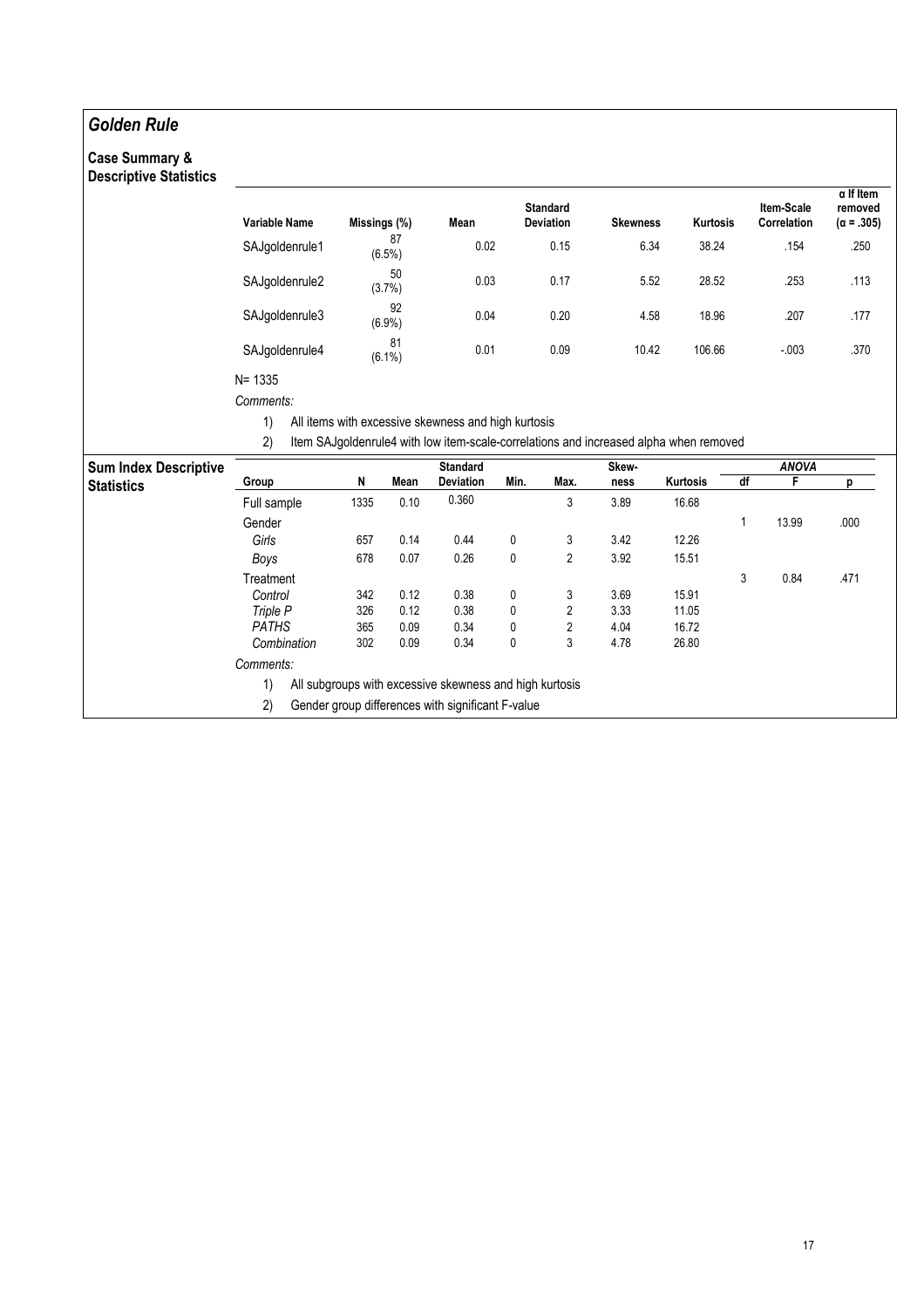| <b>Correlations with</b>   |                    |                                                                                                                                                                       |          |                   |      |             |              |     |          |                       |     |
|----------------------------|--------------------|-----------------------------------------------------------------------------------------------------------------------------------------------------------------------|----------|-------------------|------|-------------|--------------|-----|----------|-----------------------|-----|
| <b>Subscales &amp; DVs</b> |                    |                                                                                                                                                                       |          |                   |      | <b>Boys</b> |              |     | Girls    |                       |     |
|                            | Variable           |                                                                                                                                                                       | r        | p                 | N    | r           | p            | N   | r        | p                     | N   |
|                            | Subscales          |                                                                                                                                                                       |          |                   |      |             |              |     |          |                       |     |
|                            |                    | Self-attribution justification                                                                                                                                        |          |                   |      |             |              |     |          |                       |     |
|                            |                    | normative/moral                                                                                                                                                       | $-.110$  | $\star\star\star$ | 1335 | $-132$      | **           | 678 | $-109$   | $^{\star\star}$       | 657 |
|                            |                    | empathic/victim-orientated                                                                                                                                            | $-0.044$ | ns                | 1335 | $-0.07$     | ns           | 678 | $-066$   | ns                    | 657 |
|                            | hedonistic         |                                                                                                                                                                       | $-0.018$ | ns                | 1335 | .036        | ns           | 678 | $-0.052$ | ns<br>$^{\star\star}$ | 657 |
|                            |                    | sanction-oriented                                                                                                                                                     | $-087$   | $^{\star\star}$   | 1335 | $-0.045$    | ns           | 678 | $-118$   | $^{\star\star}$       | 657 |
|                            |                    | inappropriate/repetition                                                                                                                                              | $-083$   | $***$<br>$\star$  | 1335 | $-052$      | ns           | 678 | $-102$   |                       | 657 |
|                            | no answer          |                                                                                                                                                                       | $-062$   |                   | 1335 | $-051$      | ns           | 678 | $-068$   | ns                    | 657 |
|                            | Subscales          |                                                                                                                                                                       |          |                   |      |             |              |     |          |                       |     |
|                            | Rule justification |                                                                                                                                                                       |          |                   |      |             |              |     |          |                       |     |
|                            | golden rule        |                                                                                                                                                                       | .164     | $***$             | 1335 | .135        | $***$        | 678 | .179     | $***$                 | 657 |
|                            |                    | normative/moral                                                                                                                                                       | $-025$   | ns                | 1335 | $-0.38$     | ns           | 678 | $-0.032$ | ns                    | 657 |
|                            |                    | empathic/ victim-orientated                                                                                                                                           | $-.040$  | ns                | 1335 | .001        | ns           | 678 | $-066$   | ns                    | 657 |
|                            | hedonistic         |                                                                                                                                                                       | .014     | ns                | 1335 | .031        | ns           | 678 | .006     | ns                    | 657 |
|                            |                    | sanction-oriented                                                                                                                                                     | .032     | ns                | 1335 | .039        | ns           | 678 | .029     | ns                    | 657 |
|                            |                    | inappropriate/repetition                                                                                                                                              | .001     | ns                | 1335 | $-021$      | ns           | 678 | .032     | ns                    | 657 |
|                            | no answer          |                                                                                                                                                                       | $-0.033$ | ns                | 1335 | $-027$      | ns           | 678 | $-0.34$  | ns                    | 657 |
|                            |                    | Self-attributed feeling                                                                                                                                               | .004     | ns                | 1335 | $-0.28$     | ns           | 678 | .019     | ns                    | 657 |
|                            | Child SBQ          |                                                                                                                                                                       |          |                   |      |             |              |     |          |                       |     |
|                            |                    | Aggression W2                                                                                                                                                         | .052     | ns                | 1334 | .045        | ns           | 677 | .096     | $^\star$              | 657 |
|                            |                    | Prosociality W2                                                                                                                                                       | .094     | $^{\star\star}$   | 1334 | .059        | ns           | 677 | .110     | $***$                 | 657 |
|                            |                    | <b>Aggression W1</b>                                                                                                                                                  | $-0.002$ | ns                | 1323 |             |              |     |          |                       |     |
|                            |                    | Prosociality W1                                                                                                                                                       | .043     | ns                | 1323 |             |              |     |          |                       |     |
|                            |                    | Teacher SBQ W2.1                                                                                                                                                      |          |                   |      |             |              |     |          |                       |     |
|                            |                    | <b>Total Aggression</b>                                                                                                                                               | .071     | $^\star$          | 1306 | .127        | $\star\star$ | 664 | .069     | ns                    | 642 |
|                            | Prosociality       |                                                                                                                                                                       | .003     | ns                | 1307 | $-022$      | ns           | 664 | $-0.035$ | ns                    | 643 |
|                            | Parent SBQ W2      |                                                                                                                                                                       |          |                   |      |             |              |     |          |                       |     |
|                            | Aggression         |                                                                                                                                                                       | .021     | ns                | 1174 | .051        | ns           | 615 | .026     | ns                    | 559 |
|                            | Prosociality       |                                                                                                                                                                       | .002     | ns                | 1172 | $-0.010$    | ns           | 616 | $-023$   | ns                    | 556 |
|                            |                    | $1***$ p <. 001, ** p <. 01, * p <. 05, ns p >. 05                                                                                                                    |          |                   |      |             |              |     |          |                       |     |
|                            | Comments:          |                                                                                                                                                                       |          |                   |      |             |              |     |          |                       |     |
|                            | 1)                 | Significant correlations with Self-attribution justification sanction-oriented, inappropriate/repetition and Child SBQ<br>Prosociality W2 disappear for boys subgroup |          |                   |      |             |              |     |          |                       |     |
|                            | 2)                 | Significant correlation with Teacher SBQ Aggression disappears for girls subgroup                                                                                     |          |                   |      |             |              |     |          |                       |     |
|                            | 3)                 | Significant correlation with Self-attribution justification no answer gets insicnificant after division in boys and girls                                             |          |                   |      |             |              |     |          |                       |     |
|                            |                    | subgroups                                                                                                                                                             |          |                   |      |             |              |     |          |                       |     |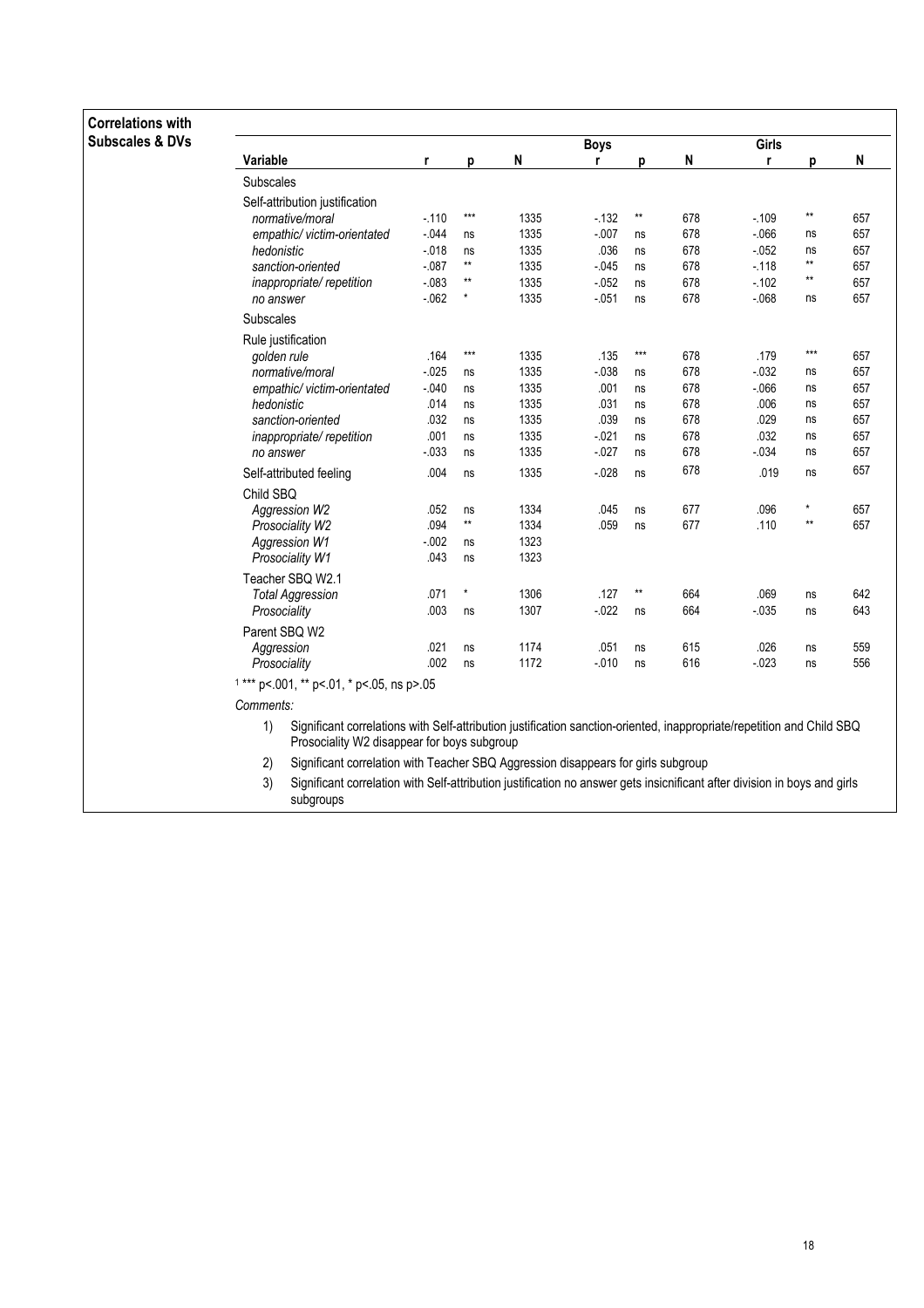### Normative / moral

#### Case Summary & Descriptive Statistics

| Descriptive Statistics       |               |                             |                 |                                                      |             |                              |                 |          |    |                           | $\alpha$ If Item             |
|------------------------------|---------------|-----------------------------|-----------------|------------------------------------------------------|-------------|------------------------------|-----------------|----------|----|---------------------------|------------------------------|
|                              | Variable Name | Missings (%)                |                 | Mean                                                 |             | <b>Standard</b><br>Deviation | <b>Skewness</b> | Kurtosis |    | Item-Scale<br>Correlation | removed<br>$(\alpha = .493)$ |
|                              | SAJcnm1       |                             | 87<br>$(6.5\%)$ | 0.40                                                 |             | 0.49                         | 0.40            | $-1.84$  |    | .260                      | .447                         |
|                              | SAJcnm2       |                             | 50<br>(3.7%)    | 0.41                                                 |             | 0.49                         | 0.38            | $-1.86$  |    | .332                      | .379                         |
|                              | SAJcnm3       |                             | 92<br>$(6.9\%)$ | 0.43                                                 |             | 0.49                         | 0.30            | $-1.91$  |    | .332                      | .379                         |
|                              | SAJcnm4       |                             | 81<br>$(6.1\%)$ | 0.28                                                 |             | 0.45                         | 0.98            | $-1.03$  |    | .227                      | .473                         |
|                              | $N = 1335$    |                             |                 |                                                      |             |                              |                 |          |    |                           |                              |
|                              | Comments:     |                             |                 |                                                      |             |                              |                 |          |    |                           |                              |
|                              | 1)            | All items with low kurtosis |                 |                                                      |             |                              |                 |          |    |                           |                              |
|                              |               |                             |                 |                                                      |             |                              |                 |          |    |                           |                              |
| <b>Sum Index Descriptive</b> |               |                             |                 | <b>Standard</b>                                      |             |                              | Skew-           |          |    | <b>ANOVA</b>              |                              |
| <b>Statistics</b>            | Group         | N                           | Mean            | Deviation                                            | Min.        | Max.                         | ness            | Kurtosis | df | F                         | р                            |
|                              | Full sample   | 1335                        | 1.51            | 1.21                                                 | $\mathbf 0$ | 4                            | 0.35            | $-0.85$  |    |                           |                              |
|                              | Gender        |                             |                 |                                                      |             |                              |                 |          | 1  | 1.16                      | .281                         |
|                              | Girls         | 657                         | 1.55            | 1.19                                                 | 0           | 4                            | 0.32            | $-0.79$  |    |                           |                              |
|                              | Boys          | 678                         | 1.48            | 1.24                                                 | $\pmb{0}$   | 4                            | 0.38            | $-0.89$  |    |                           |                              |
|                              | Treatment     |                             |                 |                                                      |             |                              |                 |          | 3  | 2.91                      | .034                         |
|                              | Control       | 342                         | 1.60            | 1.21                                                 | 0           | 4                            | 0.18            | $-0.98$  |    |                           |                              |
|                              | Triple P      | 326                         | 1.54            | 1.20                                                 | 0           | 4                            | 0.40            | $-0.70$  |    |                           |                              |
|                              | <b>PATHS</b>  | 365                         | 1.56            | 1.22                                                 | 0           | 4                            | 0.36            | $-0.86$  |    |                           |                              |
|                              |               |                             |                 |                                                      |             |                              |                 |          |    |                           |                              |
|                              | Combination   |                             |                 |                                                      |             |                              |                 |          |    |                           |                              |
|                              | Comments:     |                             |                 |                                                      |             |                              |                 |          |    |                           |                              |
|                              | 1)            |                             |                 | Treatment group differences with significant F-value |             |                              |                 |          |    |                           |                              |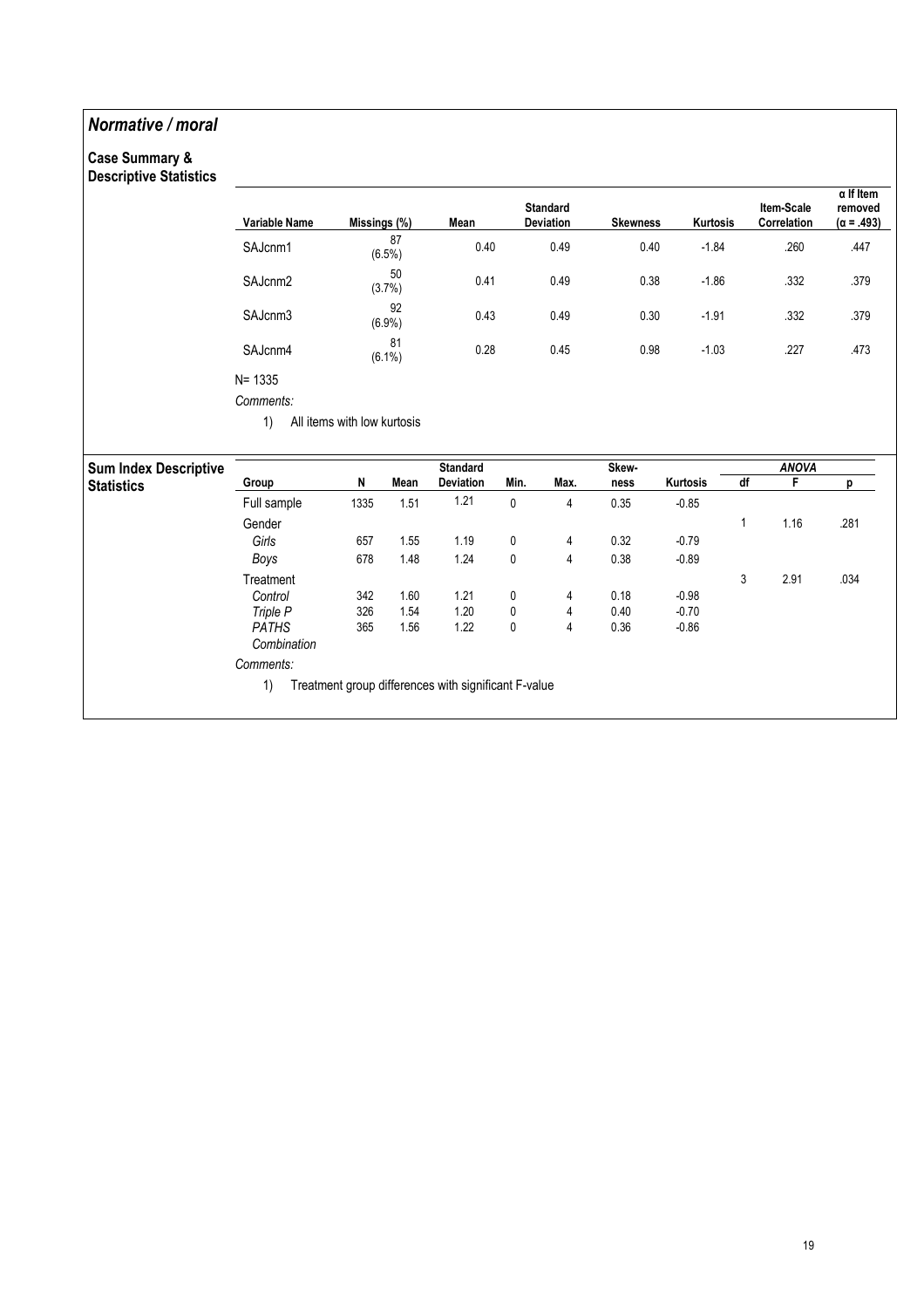#### Correlations with Subscales & DVs

|                                            |          |                 |      | <b>Boys</b> |              |     | Girls    |              |     |
|--------------------------------------------|----------|-----------------|------|-------------|--------------|-----|----------|--------------|-----|
| <b>Variable</b>                            | r        | p               | N    | r           | p            | N   | r        | p            | N   |
| Subscales                                  |          |                 |      |             |              |     |          |              |     |
| Self-attribution justification             |          |                 |      |             |              |     |          |              |     |
| golden rule                                | $-.110$  | $***$           | 1335 | $-132$      | $\star\star$ | 678 | $-109$   | $\star\star$ | 657 |
| empathic/ victim-oriented                  | $-0.351$ | $***$           | 1335 | $-0.350$    | $***$        | 678 | $-351$   | ***          | 657 |
| Hedonistic                                 | $-260$   | $***$           | 1335 | $-261$      | $***$        | 678 | $-263$   | $***$        | 657 |
| sanction-oriented                          | $-312$   | $***$           | 1335 | $-289$      | ***          | 678 | $-0.338$ | $***$        | 657 |
| inappropriate/repetition                   | $-0.355$ | $***$           | 1335 | $-0.363$    | ***          | 678 | $-0.345$ | $***$        | 657 |
| no answer                                  | $-234$   | $***$           | 1335 | $-274$      | $***$        | 678 | $-181$   | $***$        | 657 |
| Subscales                                  |          |                 |      |             |              |     |          |              |     |
| Rule justification                         |          |                 |      |             |              |     |          |              |     |
| golden rule                                | .032     | ns              | 1335 | .007        | ns           | 678 | .055     | ns           | 657 |
| normative/moral                            | .331     | $***$           | 1335 | .398        | $***$        | 678 | .255     | $***$        | 657 |
| empathic/victim-orientated                 | $-225$   | $***$           | 1335 | $-249$      | $***$        | 678 | $-197$   | $***$        | 657 |
| hedonistic                                 | $-0.037$ | ns              | 1335 | $-104$      | $\star\star$ | 678 | .037     | ns           | 657 |
| sanction-oriented                          | $-0.086$ | $^{\star\star}$ | 1335 | $-0.060$    | ns           | 678 | $-115$   | $\star\star$ | 657 |
| inappropriate/repetition                   | $-125$   | $***$           | 1335 | $-153$      | $***$        | 678 | $-0.088$ |              | 657 |
| no answer                                  | $-0.95$  | $**$            | 1335 | $-.100$     | **           | 678 | $-0.87$  | $\star$      | 657 |
| Self-attributed feeling                    | .230     | $***$           | 1335 | .244        | $***$        | 678 | .215     | $***$        | 657 |
| Child SBQ                                  |          |                 |      |             |              |     |          |              |     |
| Aggression W2                              | $-0.012$ | ns              | 1334 | $-0.029$    | ns           | 677 | .020     | ns           | 657 |
| Prosociality W2                            | .073     | $**$            | 1334 | .082        | $^{\star}$   | 677 | .052     | ns           | 657 |
| Aggression W1                              | .004     | ns              | 1323 | .008        | ns           | 672 | .004     | ns           | 651 |
| Prosociality W1                            | .120     | $***$           | 1323 | .145        | $***$        | 672 | .083     | $\star$      | 651 |
| Teacher SBQ W2.1                           |          |                 |      |             |              |     |          |              |     |
| <b>Total Aggression</b>                    | $-0.057$ | $^\star$        | 1306 | $-072$      | ns           | 664 | $-027$   | ns           | 642 |
| Prosociality                               | .023     | ns              | 1307 | .036        | ns           | 664 | $-0.09$  | ns           | 643 |
| Parent SBQ W2                              |          |                 |      |             |              |     |          |              |     |
| Aggression                                 | .004     | ns              | 1174 | $-0.012$    | ns           | 615 | .035     | ns           | 559 |
| Prosociality                               | .026     | ns              | 1172 | .032        | ns           | 616 | .006     | ns           | 556 |
| $1***$ p<.001, ** p<.01, * p<.05, ns p>.05 |          |                 |      |             |              |     |          |              |     |
| Comments:                                  |          |                 |      |             |              |     |          |              |     |

1) Significant correlation with Child SBQ Prosociality W2 disappears for girls subgroup

2) Significant correlation with Teacher SBQ Aggression gets insicnificant after division in boys and girls subgroups

3) Significant correlation with Rule justification sanction-oriented disappears for boys subgroup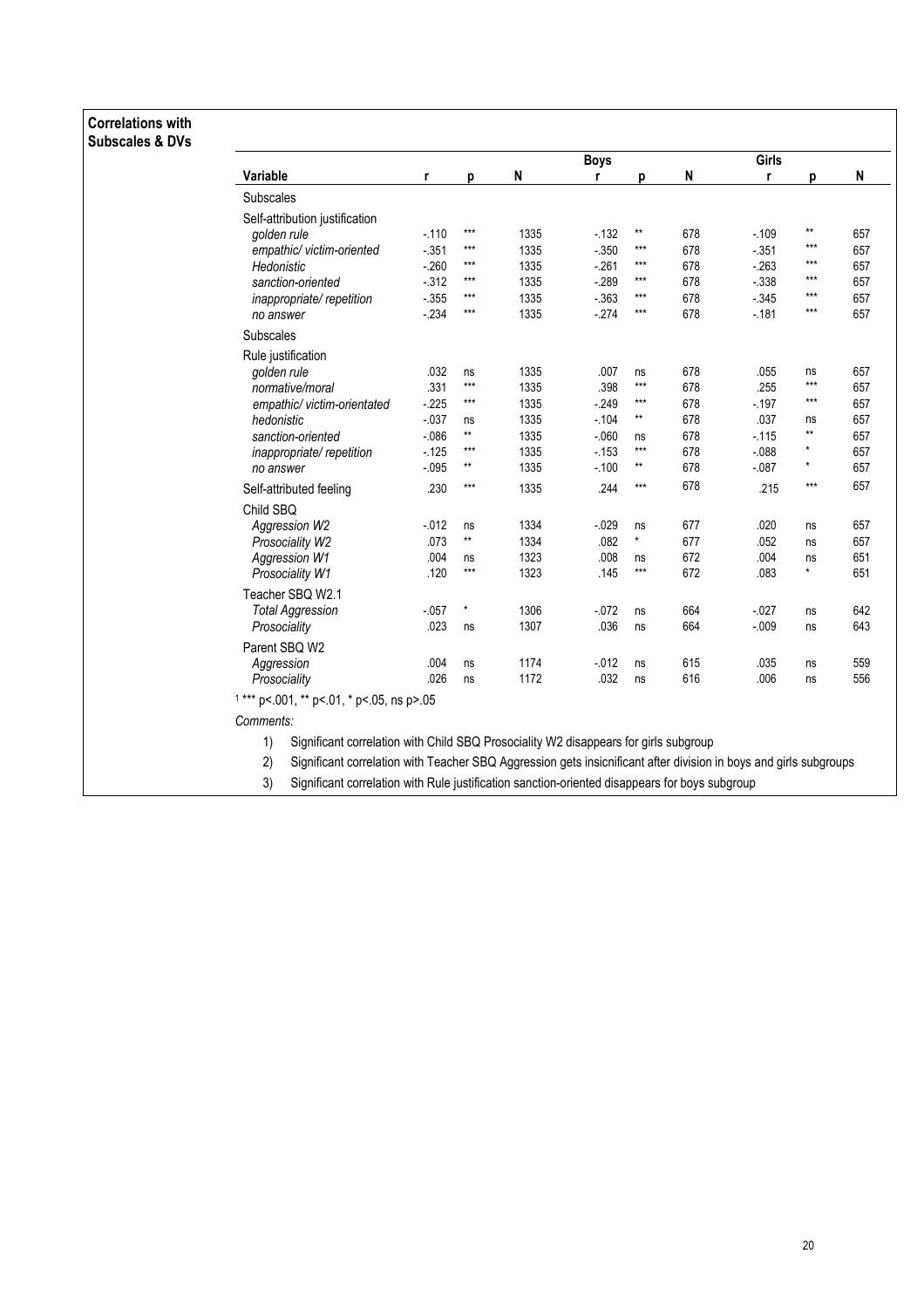### Empathic / victim-orientated

#### Case Summary & Descriptive Statistics

| Variable Name | Missings (%)    | <b>Mean</b> | <b>Standard</b><br><b>Deviation</b> | <b>Skewness</b> | <b>Kurtosis</b> | Item-Scale<br>Correlation | $\alpha$ If Item<br>removed<br>$(\alpha = .422)$ |
|---------------|-----------------|-------------|-------------------------------------|-----------------|-----------------|---------------------------|--------------------------------------------------|
| SAJempatic1   | 87<br>(6.5%)    | 0.15        | 0.35                                | 2.02            | 2.06            | .215                      | .372                                             |
| SAJempatic2   | 50<br>(3.7%)    | 0.16        | 0.36                                | 1.89            | 1.58            | .251                      | .335                                             |
| SAJempatic3   | 92<br>$(6.9\%)$ | 0.13        | 0.33                                | 2.27            | 3.15            | .267                      | .324                                             |
| SAJempatic4   | 81<br>$(6.1\%)$ | 0.21        | 0.41                                | 1.42            | 0.02            | .210                      | .385                                             |

Comments:

1) All items with excessive skewness and high kurtosis

### Sum Index Descriptive

| <b>Statistics</b> |              |      |      | <b>Standard</b>                                         |      |      | Skew- |          |    | <b>ANOVA</b> |      |
|-------------------|--------------|------|------|---------------------------------------------------------|------|------|-------|----------|----|--------------|------|
|                   | Group        | N    | Mean | <b>Deviation</b>                                        | Min. | Max. | ness  | Kurtosis | df |              |      |
|                   | Full sample  | 1335 | 0.64 | 0.88                                                    | 0    | 4    | 1.48  | 1.90     |    |              |      |
|                   | Gender       |      |      |                                                         |      |      |       |          |    | 0.54         | .464 |
|                   | Girls        | 657  | 0.62 | 0.87                                                    | 0    | 4    | 1.54  | 2.19     |    |              |      |
|                   | Boys         | 678  | 0.65 | 0.89                                                    | 0    | 4    | 1.41  | 1.67     |    |              |      |
|                   | Treatment    |      |      |                                                         |      |      |       |          | 3  | 3.08         | .026 |
|                   | Control      | 342  | 0.59 | 0.85                                                    | 0    | 4    | 1.66  | 2.80     |    |              |      |
|                   | Triple P     | 326  | 0.67 | 0.88                                                    | 0    | 4    | 1.24  | 1.02     |    |              |      |
|                   | <b>PATHS</b> | 365  | 0.56 | 0.87                                                    | 0    | 4    | 1.74  | 2.76     |    |              |      |
|                   | Combination  | 302  | 0.75 | 0.92                                                    | 0    | 4    | 1.29  | 1.39     |    |              |      |
|                   | Comments:    |      |      |                                                         |      |      |       |          |    |              |      |
|                   | 1)           |      |      | All subgroups with excessive skewness and high kurtosis |      |      |       |          |    |              |      |
|                   | 2)           |      |      | Significant F-value for treatment group differences     |      |      |       |          |    |              |      |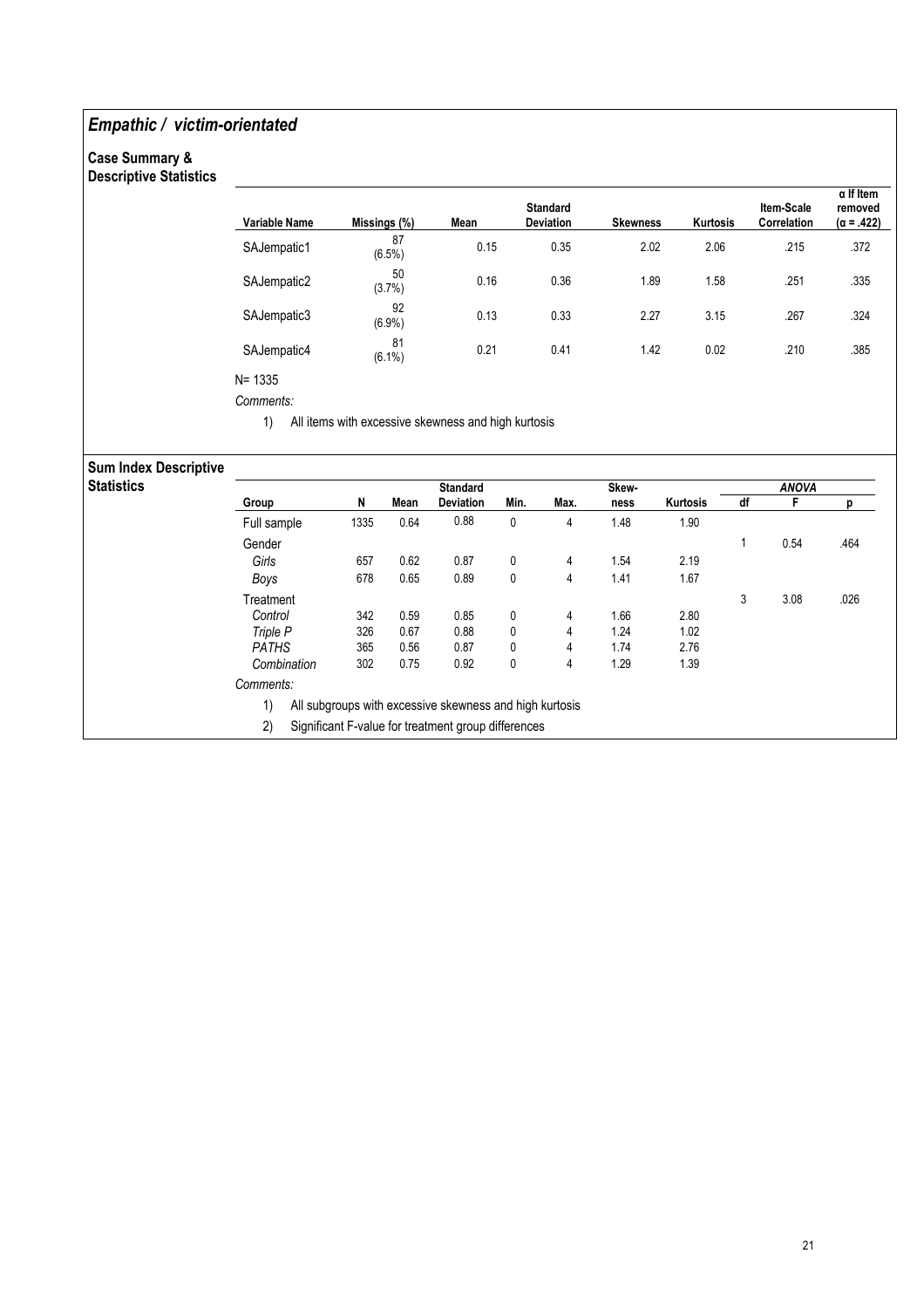### Correlations with Subscales & DVs

|                                            |          |                 |      | <b>Boys</b> |                 |     | Girls    |              |     |
|--------------------------------------------|----------|-----------------|------|-------------|-----------------|-----|----------|--------------|-----|
| <b>Variable</b>                            | r        | p               | N    | r           | p               | N   | r        | p            | N   |
| <b>Subscales</b>                           |          |                 |      |             |                 |     |          |              |     |
| Self-attribution justification             |          |                 |      |             |                 |     |          |              |     |
| golden rule                                | $-0.044$ | ns              | 1335 | $-007$      | ns              | 678 | $-066$   | ns           | 657 |
| normative/moral                            | $-351$   | $***$           | 1335 | $-0.350$    | $***$           | 678 | $-351$   | $***$        | 657 |
| hedonistic                                 | $-128$   | $***$           | 1335 | $-134$      | $***$           | 678 | $-122$   | $***$        | 657 |
| sanction-oriented                          | $-161$   | ***             | 1335 | $-185$      | ***             | 678 | $-137$   | $***$        | 657 |
| inappropriate/repetition                   | $-173$   | $***$           | 1335 | $-157$      | ***             | 678 | $-193$   | $***$        | 657 |
| no answer                                  | $-134$   | $***$           | 1335 | $-142$      | $***$           | 678 | $-129$   | $**$         | 657 |
| <b>Subscales</b>                           |          |                 |      |             |                 |     |          |              |     |
| Rule justification                         |          |                 |      |             |                 |     |          |              |     |
| golden rule                                | $-0.083$ | $^{\star\star}$ | 1335 | $-.103$     | $^{\star\star}$ | 678 | $-063$   | ns           | 657 |
| normative/moral                            | $-179$   | $***$           | 1335 | $-233$      | $***$           | 678 | $-119$   | $***$        | 657 |
| empathic/victim-orientated                 | .309     | $***$           | 1335 | .372        | $***$           | 678 | .237     | $***$        | 657 |
| hedonistic                                 | $-032$   | ns              | 1335 | $-0.36$     | ns              | 678 | $-028$   | ns           | 657 |
| sanction-oriented                          | $-.050$  | ns              | 1335 | $-0.087$    | $\star$         | 678 | $-.007$  | ns           | 657 |
| inappropriate/repetition                   | $-044$   | ns              | 1335 | $-0.033$    | ns              | 678 | $-062$   | ns           | 657 |
| no answer                                  | $-061$   | $\star$         | 1335 | $-0.054$    | ns              | 678 | $-079$   | $\star$      | 657 |
| Self-attributed feeling                    | .145     | $***$           | 1335 | .163        | $***$           | 678 | .129     | $\star\star$ | 657 |
| Child SBQ                                  |          |                 |      |             |                 |     |          |              |     |
| Aggression W2                              | $-0.36$  | ns              | 1334 | $-0.064$    | ns              | 677 | $-0.08$  | ns           | 657 |
| Prosociality W2                            | .014     | ns              | 1334 | .022        | ns              | 677 | .011     | ns           | 657 |
| Aggression W1                              | $-034$   | ns              | 1323 | $-0.017$    | ns              | 672 | $-0.056$ | ns           | 651 |
| Prosociality W1                            | .005     | ns              | 1323 | .016        | ns              | 672 | $-0.003$ | ns           | 651 |
| Teacher SBQ W2.1                           |          |                 |      |             |                 |     |          |              |     |
| <b>Total Aggression</b>                    | .017     | ns              | 1306 | .033        | ns              | 664 | $-0.09$  | ns           | 642 |
| Prosociality                               | $-023$   | ns              | 1307 | $-043$      | ns              | 664 | .011     | ns           | 643 |
| Parent SBQ W2                              |          |                 |      |             |                 |     |          |              |     |
| Aggression                                 | $-.097$  | $\star\star$    | 1174 | $-101$      | *               | 615 | $-0.098$ | $\star$      | 559 |
| Prosociality                               | .074     | $\star$         | 1172 | .120        | $\star\star$    | 616 | .027     | ns           | 556 |
| $1***$ p<.001, ** p<.01, * p<.05, ns p>.05 |          |                 |      |             |                 |     |          |              |     |
| Comments:                                  |          |                 |      |             |                 |     |          |              |     |

2) Significant correlation with Rule justification "no answer" disappears for boys subgroup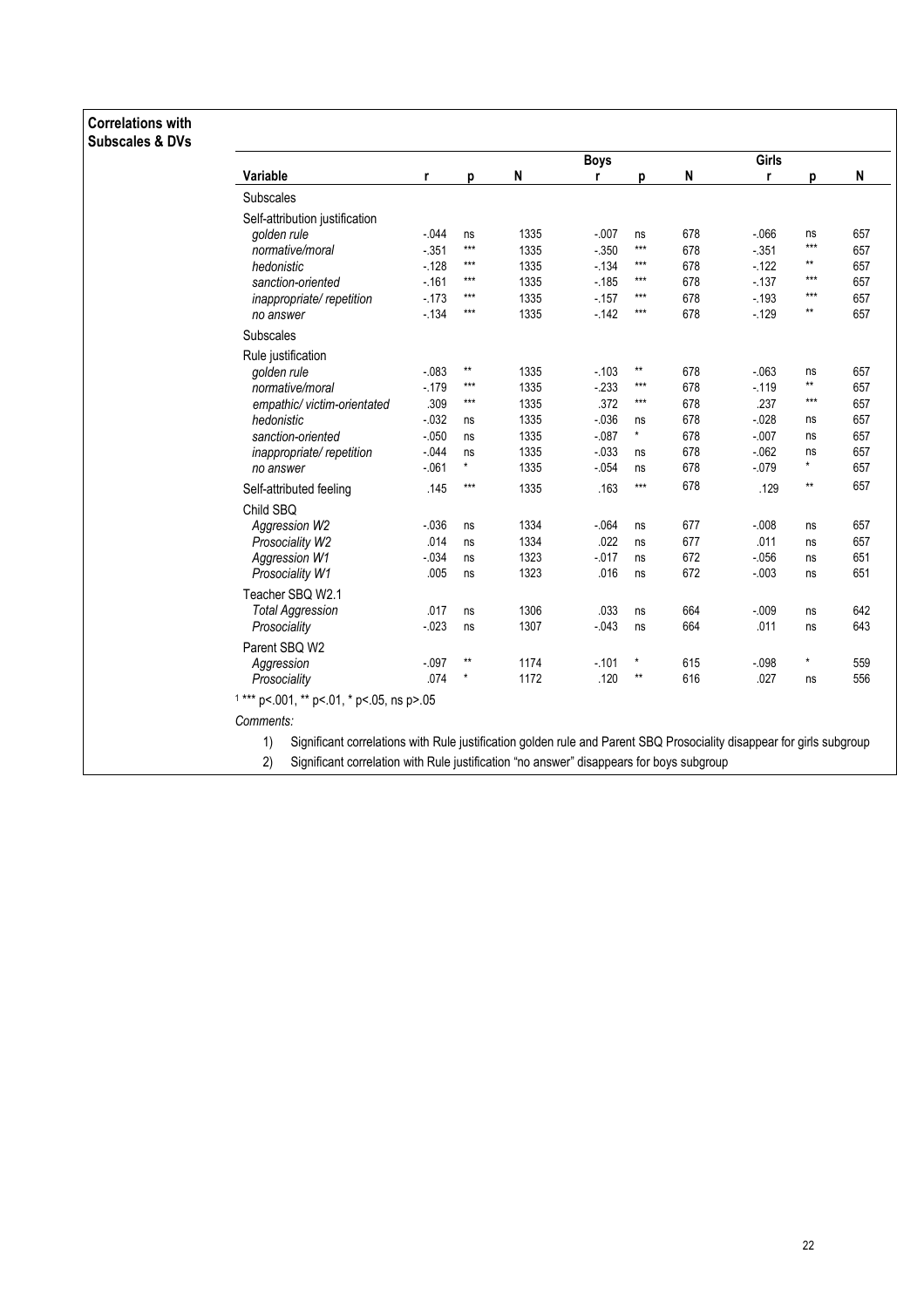### Hedonistic/ outcome orientated

#### Case Summary & Descriptive Statistics

| Descriptive Statistics       |                                                                                      |      |                                 |                                                     |              |                              |                 |          |          |                           |                                                  |  |  |
|------------------------------|--------------------------------------------------------------------------------------|------|---------------------------------|-----------------------------------------------------|--------------|------------------------------|-----------------|----------|----------|---------------------------|--------------------------------------------------|--|--|
|                              | Variable Name                                                                        |      | <b>Missings</b><br>(%)          | Mean                                                |              | <b>Standard</b><br>Deviation | <b>Skewness</b> |          | Kurtosis | Item-Scale<br>Correlation | $\alpha$ If Item<br>removed<br>$(\alpha = .358)$ |  |  |
|                              | SAJhedonistic1                                                                       |      | 87<br>$(6.5\%)$<br>50<br>(3.7%) |                                                     | 0.09         | 0.29                         |                 | 2.86     | 6.16     | .162                      | .329                                             |  |  |
|                              | SAJhedonistic2                                                                       |      |                                 |                                                     | 0.06         | 0.24                         | 3.58            |          | 10.82    | .299                      | .187                                             |  |  |
|                              | SAJhedonistic3                                                                       |      | 92<br>$(6.9\%)$                 |                                                     | 0.06         | 0.24                         | 3.74            |          | 12.01    | .317                      | .176                                             |  |  |
|                              | SAJhedonistic4                                                                       |      | 81<br>$(6.1\%)$                 | 0.13                                                |              | 0.34                         | 2.21            |          | 2.88     | .054                      | .485                                             |  |  |
|                              | $N = 1335$                                                                           |      |                                 |                                                     |              |                              |                 |          |          |                           |                                                  |  |  |
|                              | Comments:                                                                            |      |                                 |                                                     |              |                              |                 |          |          |                           |                                                  |  |  |
|                              | 1)                                                                                   |      |                                 | All items with excessive skewness and high kurtosis |              |                              |                 |          |          |                           |                                                  |  |  |
|                              | 2)                                                                                   |      |                                 |                                                     |              |                              |                 |          |          |                           |                                                  |  |  |
|                              | Item SAJhedonistic4 with low item-scale-correlation and increased alpha when removed |      |                                 |                                                     |              |                              |                 |          |          |                           |                                                  |  |  |
| <b>Sum Index Descriptive</b> |                                                                                      |      |                                 | <b>Standard</b>                                     |              |                              | Skew-           |          |          | <b>ANOVA</b>              |                                                  |  |  |
| Statistics                   | Group                                                                                | N    | Mean                            | Deviation                                           | Min.         | Max.                         | ness            | Kurtosis | df       | F                         | p                                                |  |  |
|                              | Full sample                                                                          | 1335 | 0.34                            | 0.65                                                | 0            | 4                            | 2.17            | 5.16     |          |                           |                                                  |  |  |
|                              | Gender                                                                               |      |                                 |                                                     |              |                              |                 |          | 1        | 0.79                      | .373                                             |  |  |
|                              | Girls                                                                                | 657  | 0.36                            | 0.69                                                | 0            | 4                            | 2.17            | 4.87     |          |                           |                                                  |  |  |
|                              | Boys                                                                                 | 678  | 0.33                            | 0.61                                                | $\mathbf{0}$ | 4                            | 2.12            | 5.24     |          |                           |                                                  |  |  |
|                              | Treatment                                                                            |      |                                 |                                                     |              |                              |                 |          | 3        | 2.31                      | .075                                             |  |  |
|                              | Control                                                                              | 342  | 0.28                            | 0.55                                                | 0            | 3                            | 1.97            | 3.47     |          |                           |                                                  |  |  |
|                              | Triple P                                                                             | 326  | 0.37                            | 0.70                                                | 0            | 4                            | 2.08            | 4.49     |          |                           |                                                  |  |  |
|                              | <b>PATHS</b>                                                                         | 365  | 0.40                            | 0.72                                                | 0            | 4                            | 2.16            | 5.27     |          |                           |                                                  |  |  |
|                              | Combination                                                                          | 302  | 0.32                            | 0.62                                                | 0            | 3                            | 2.18            | 5.04     |          |                           |                                                  |  |  |
|                              | Comments:                                                                            |      |                                 |                                                     |              |                              |                 |          |          |                           |                                                  |  |  |
|                              | 1) All subgroups with excessive skewness and high kurtosis                           |      |                                 |                                                     |              |                              |                 |          |          |                           |                                                  |  |  |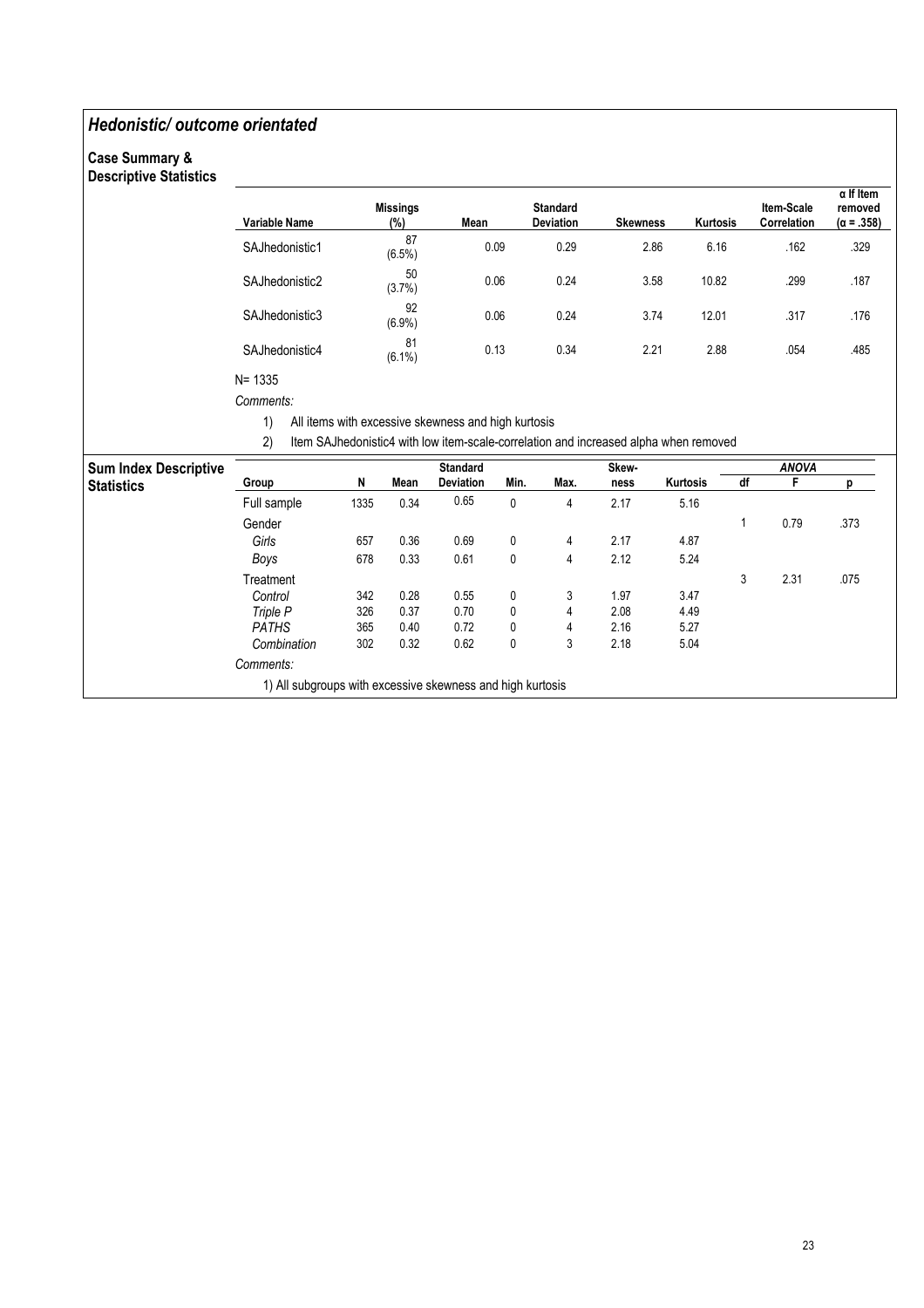| <b>Correlations with</b>   |                                                                                                                                                                |         |                 |      | <b>Boys</b> |                 |     | Girls    |              |     |
|----------------------------|----------------------------------------------------------------------------------------------------------------------------------------------------------------|---------|-----------------|------|-------------|-----------------|-----|----------|--------------|-----|
| <b>Subscales &amp; DVs</b> | Variable                                                                                                                                                       | r       | p               | N    | r           | D               | N   | r        | p            | N   |
|                            | <b>Subscales</b>                                                                                                                                               |         |                 |      |             |                 |     |          |              |     |
|                            | Self-attribution justification                                                                                                                                 |         |                 |      |             |                 |     |          |              |     |
|                            | golden rule                                                                                                                                                    | $-018$  | ns              | 1335 | .036        | ns              | 678 | $-052$   | ns           | 657 |
|                            | normative/moral                                                                                                                                                | $-260$  | $***$           | 1335 | $-261$      | $***$           | 678 | $-263$   | $***$        | 657 |
|                            | empathic/ victim-orientated                                                                                                                                    | $-128$  | $***$           | 1335 | $-134$      | $***$           | 678 | $-122$   | $\star\star$ | 657 |
|                            | sanction-oriented                                                                                                                                              | .003    | ns              | 1335 | .048        | ns              | 678 | $-0.37$  | ns           | 657 |
|                            | inappropriate/repetition                                                                                                                                       | $-171$  | $***$           | 1335 | $-159$      | $***$           | 678 | $-182$   | $***$        | 657 |
|                            | no answer                                                                                                                                                      | $-.101$ | $***$           | 1335 | $-0.088$    | $\star$         | 678 | $-115$   | $***$        | 657 |
|                            | Subscales                                                                                                                                                      |         |                 |      |             |                 |     |          |              |     |
|                            | Rule justification                                                                                                                                             |         |                 |      |             |                 |     |          |              |     |
|                            | golden rule                                                                                                                                                    | .094    | $^{\star\star}$ | 1335 | .142        | $***$           | 678 | .055     | ns           | 657 |
|                            | normative/moral                                                                                                                                                | $-033$  | ns              | 1335 | $-039$      | ns              | 678 | $-0.032$ | ns           | 657 |
|                            | empathic/victim-orientated                                                                                                                                     | .038    | ns              | 1335 | .012        | ns              | 678 | .064     | ns           | 657 |
|                            | hedonistic                                                                                                                                                     | .073    | $\star\star$    | 1335 | .144        | $***$           | 678 | .007     | ns           | 657 |
|                            | sanction-oriented                                                                                                                                              | .026    | ns              | 1335 | .048        | ns              | 678 | .004     | ns           | 657 |
|                            | inappropriate/repetition                                                                                                                                       | $-055$  | $\star$         | 1335 | $-059$      | ns              | 678 | $-0.048$ | ns           | 657 |
|                            | no answer                                                                                                                                                      | $-057$  | $\pmb{\star}$   | 1335 | $-048$      | ns              | 678 | $-072$   | ns           | 657 |
|                            | Self-attributed feeling                                                                                                                                        | $-473$  | $***$           | 1335 | $-463$      | $***$           | 678 | $-484$   | $***$        | 657 |
|                            | Child SBQ                                                                                                                                                      |         |                 |      |             |                 |     |          |              |     |
|                            | Aggression W2                                                                                                                                                  | .083    | $\star\star$    | 1334 | .123        | $^{\star\star}$ | 677 | .049     | ns           | 657 |
|                            | Prosociality W2                                                                                                                                                | $-022$  | ns              | 1334 | $-0.37$     | ns              | 677 | $-014$   | ns           | 657 |
|                            | <b>Aggression W1</b>                                                                                                                                           | .002    | ns              | 1323 | .005        | ns              | 672 | .003     | ns           | 651 |
|                            | Prosociality W1                                                                                                                                                | .004    | ns              | 1323 | .052        | ns              | 672 | $-056$   | ns           | 651 |
|                            | Teacher SBQ W2.1                                                                                                                                               |         |                 |      |             |                 |     |          |              |     |
|                            | <b>Total Aggression</b>                                                                                                                                        | $-016$  | ns              | 1306 | $-001$      | ns              | 664 | $-026$   | ns           | 642 |
|                            | Prosociality                                                                                                                                                   | .022    | ns              | 1307 | .022        | ns              | 664 | .010     | ns           | 643 |
|                            | Parent SBQ W2                                                                                                                                                  |         |                 |      |             |                 |     |          |              |     |
|                            | Aggression                                                                                                                                                     | .011    | ns              | 1174 | .008        | ns              | 615 | .021     | ns           | 559 |
|                            | Prosociality                                                                                                                                                   | $-0.08$ | ns              | 1172 | $-0.045$    | ns              | 616 | .021     | ns           | 556 |
|                            | $1***$ p<.001, ** p<.01, * p<.05, ns p>.05                                                                                                                     |         |                 |      |             |                 |     |          |              |     |
|                            | Comments:                                                                                                                                                      |         |                 |      |             |                 |     |          |              |     |
|                            | Significant correlations with Rule justification golden rule and hedonstic and Child SBQ Aggression W2 disappear for<br>1)<br>girls subgroup                   |         |                 |      |             |                 |     |          |              |     |
|                            | 2)<br>Significant correlations with Rule justification inappropriate/repetition and "no answer" get insificnicant after division in<br>boys and girls subgroup |         |                 |      |             |                 |     |          |              |     |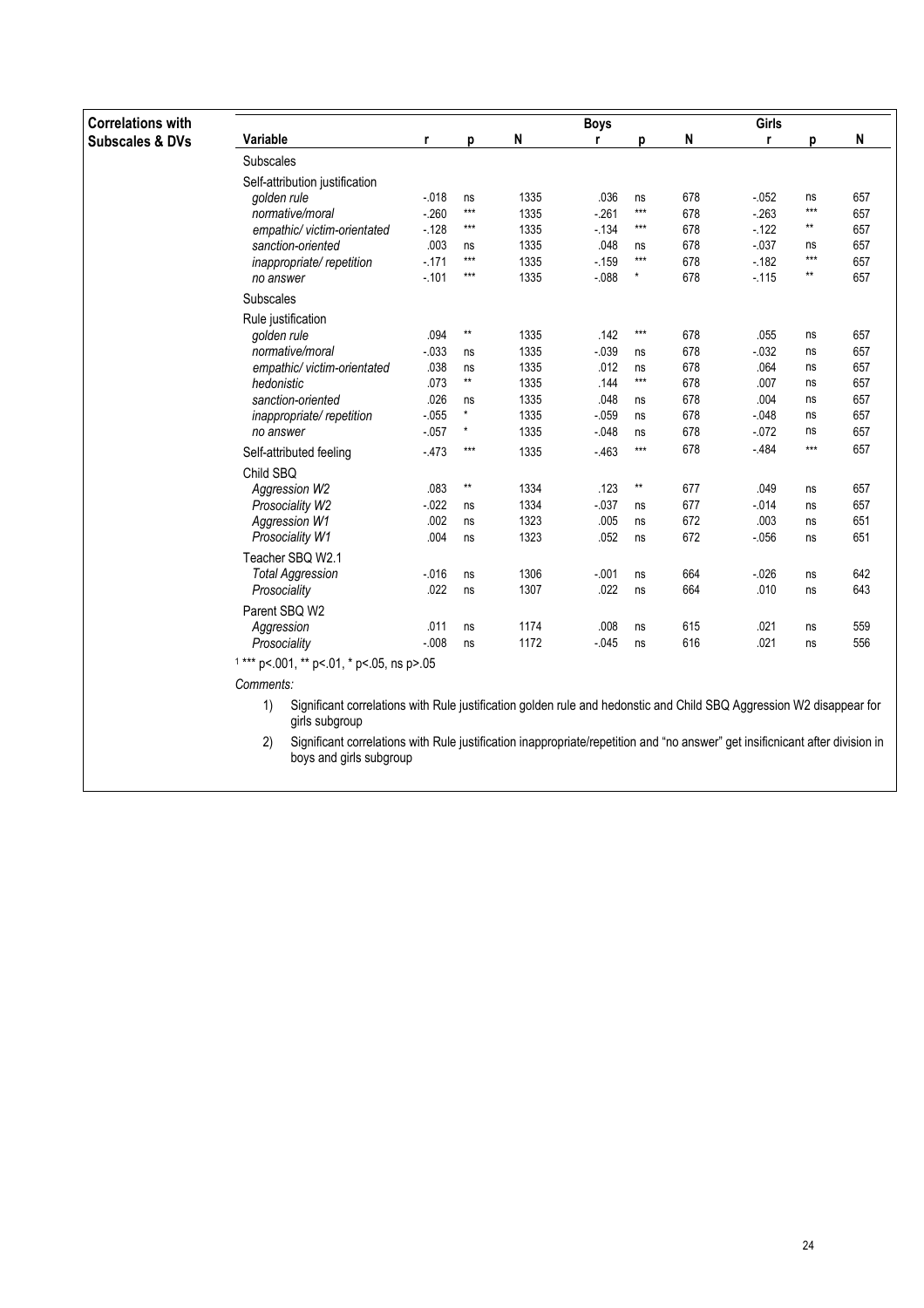### Authoritarian / sanction-oriented

#### Case Summary & Descriptive Statistics

| Variable Name                | <b>Missings</b><br>(%) | Mean | <b>Standard</b><br><b>Deviation</b> | <b>Skewness</b> | Kurtosis | <b>Item-Scale</b><br>Correlation | $\alpha$ If Item<br>removed<br>$(\alpha = .367)$ |
|------------------------------|------------------------|------|-------------------------------------|-----------------|----------|----------------------------------|--------------------------------------------------|
| SAJsanctionauthoritarian1    | 87<br>$(6.5\%)$        | 0.07 | 0.26                                | 3.25            | 8.60     | .223                             | .281                                             |
| SAJsanctionauthoritarian2    | 50<br>(3.7%)           | 0.16 | 0.37                                | 1.82            | 1.30     | .264                             | .212                                             |
| SAJ sanction authoritarian 3 | 92<br>$(6.9\%)$        | 0.17 | 0.37                                | 1.79            | 1.20     | .276                             | .195                                             |
| SAJ sanctionauthoritarian4   | 81<br>$(6.1\%)$        | 0.03 | 0.16                                | 5.85            | 32.24    | .009                             | .430                                             |

N= 1335

Comments:

1) All items with excessive skewness and high kurtosis

2) Item SAJsanctionauthoritarian4 with low item-scale-correlation and increased alpha when removed

| <b>Sum Index Descriptive</b> |              |      |      | <b>Standard</b>                                         |      |      | Skew- |          |    | <b>ANOVA</b> |      |
|------------------------------|--------------|------|------|---------------------------------------------------------|------|------|-------|----------|----|--------------|------|
| <b>Statistics</b>            | Group        | N    | Mean | <b>Deviation</b>                                        | Min. | Max. | ness  | Kurtosis | df | F            | n    |
|                              | Full sample  | 1335 | 0.43 | 0.72                                                    | 0    | 4    | 1.71  | 2.58     |    |              |      |
|                              | Gender       |      |      |                                                         |      |      |       |          |    | 0.05         | .816 |
|                              | Girls        | 657  | 0.44 | 0.73                                                    | 0    | 4    | 1.73  | 2.72     |    |              |      |
|                              | Boys         | 678  | 0.43 | 0.71                                                    | 0    | 3    | 1.69  | 2.46     |    |              |      |
|                              | Treatment    |      |      |                                                         |      |      |       |          | 3  | 2.32         | .074 |
|                              | Control      | 342  | 0.46 | 0.71                                                    | 0    | 4    | 1.59  | 2.58     |    |              |      |
|                              | Triple P     | 326  | 0.35 | 0.62                                                    | 0    | 3    | 1.99  | 4.23     |    |              |      |
|                              | <b>PATHS</b> | 365  | 0.44 | 0.72                                                    | 0    | 3    | 1.68  | 2.36     |    |              |      |
|                              | Combination  | 302  | 0.48 | 0.80                                                    | 0    | 3    | 1.59  | 1.65     |    |              |      |
|                              | Comments:    |      |      |                                                         |      |      |       |          |    |              |      |
|                              | 1)           |      |      | All subgroups with excessive skewness and high kurtosis |      |      |       |          |    |              |      |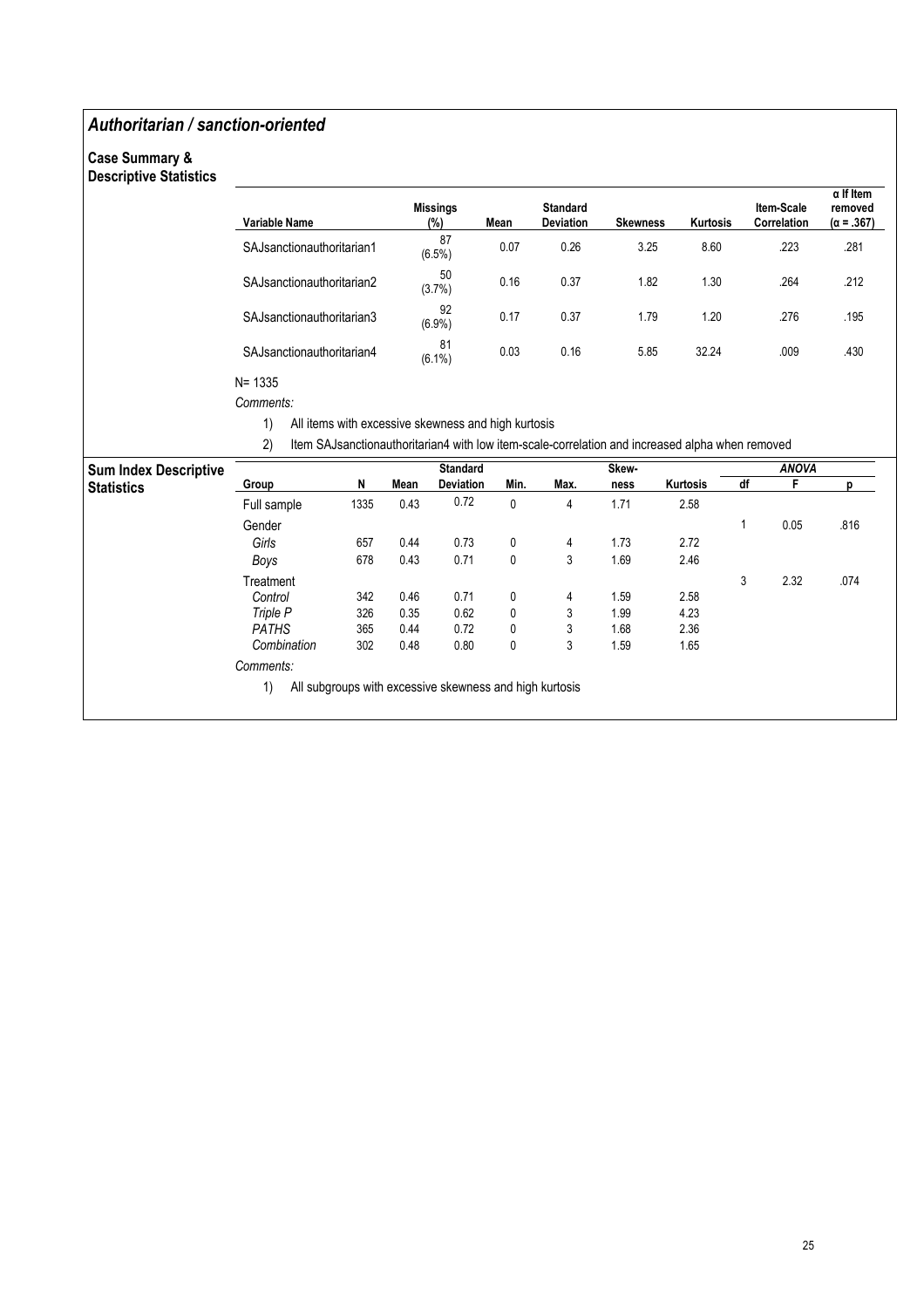#### **Correlations with Subscales & DVs**

|                                |          |              |      | <b>Boys</b> |         |     | Girls    |              |     |
|--------------------------------|----------|--------------|------|-------------|---------|-----|----------|--------------|-----|
| <b>Variable</b>                | r        | p            | N    | r           | p       | N   | r        | р            | N   |
| <b>Subscales</b>               |          |              |      |             |         |     |          |              |     |
| Self-attribution justification |          |              |      |             |         |     |          |              |     |
| aolden rule                    | $-.087$  | $\star\star$ | 1335 | $-0.045$    | ns      | 678 | $-118$   | **           | 657 |
| normative/moral                | $-312$   | $***$        | 1335 | $-289$      | $***$   | 678 | $-338$   | ***          | 657 |
| empathic/victim-orientated     | $-161$   | $***$        | 1335 | $-185$      | $***$   | 678 | $-137$   | ***          | 657 |
| hedonistic                     | .003     | ns           | 1335 | .048        | ns      | 678 | $-0.037$ | ns           | 657 |
| inappropriate/repetition       | $-141$   | $***$        | 1335 | $-179$      | $***$   | 678 | $-0.101$ | $\star\star$ | 657 |
| no answer                      | $-0.59$  | *            | 1335 | $-0.050$    | ns      | 678 | $-069$   | ns           | 657 |
| Subscales                      |          |              |      |             |         |     |          |              |     |
| Rule justification             |          |              |      |             |         |     |          |              |     |
| golden rule                    | .050     | ns           | 1335 | .126        | $**$    | 678 | $-0.017$ | ns           | 657 |
| normative/moral                | $-0.084$ | $**$         | 1335 | $-0.047$    | ns      | 678 | $-123$   | **           | 657 |
| empathic/victim-orientated     | .029     | ns           | 1335 | $-0.016$    | ns      | 678 | .077     | ×            | 657 |
| hedonistic                     | $-0.018$ | ns           | 1335 | $-0.042$    | ns      | 678 | .077     | ns           | 657 |
| sanction-oriented              | .209     | $***$        | 1335 | .207        | $***$   | 678 | .212     | $***$        | 657 |
| inappropriate/repetition       | .002     | ns           | 1335 | $-.007$     | ns      | 678 | .013     | ns           | 657 |
| no answer                      | $-064$   | $\star$      | 1335 | $-0.088$    | $\star$ | 678 | $-0.032$ | ns           | 657 |
| Self-attributed feeling        | $-.001$  | ns           | 1335 | $-0.037$    | ns      | 678 | .035     | ns           | 657 |
| Child SBQ                      |          |              |      |             |         |     |          |              |     |
| Aggression W2                  | .004     | ns           | 1334 | .047        | ns      | 677 | $-0.049$ | ns           | 657 |
| Prosociality W2                | .019     | ns           | 1334 | $-.003$     | ns      | 677 | .047     | ns           | 657 |
| Aggression W1                  | $-004$   | ns           | 1323 | .014        | ns      | 672 | $-021$   | ns           | 651 |
| Prosociality W1                | $-0.014$ | ns           | 1323 | $-0.055$    | ns      | 672 | .033     | ns           | 651 |
| Teacher SBO W2.1               |          |              |      |             |         |     |          |              |     |
| <b>Total Aggression</b>        | $-.041$  | ns           | 1306 | $-0.057$    | ns      | 664 | $-0.020$ | ns           | 642 |
| Prosociality                   | .050     | ns           | 1307 | .040        | ns      | 664 | .064     | ns           | 643 |
| Parent SBQ W2                  |          |              |      |             |         |     |          |              |     |
| Aggression                     | .016     | ns           | 1174 | .034        | ns      | 615 | $-0.005$ | ns           | 559 |
| Prosociality                   | $-018$   | ns           | 1172 | $-063$      | ns      | 616 | .034     | ns           | 556 |

Comments:

Significant correlations with Self-attribution justification golden rule and Rule justification normative/moral disappear for  $1)$ boys subgroup

2) Significant correlation with Rule justification no answer disappears for girls subgroup

 $3)$ Significant correlation with Self-attribution justification no answer gets insicnificant after division into boys and girls subgroups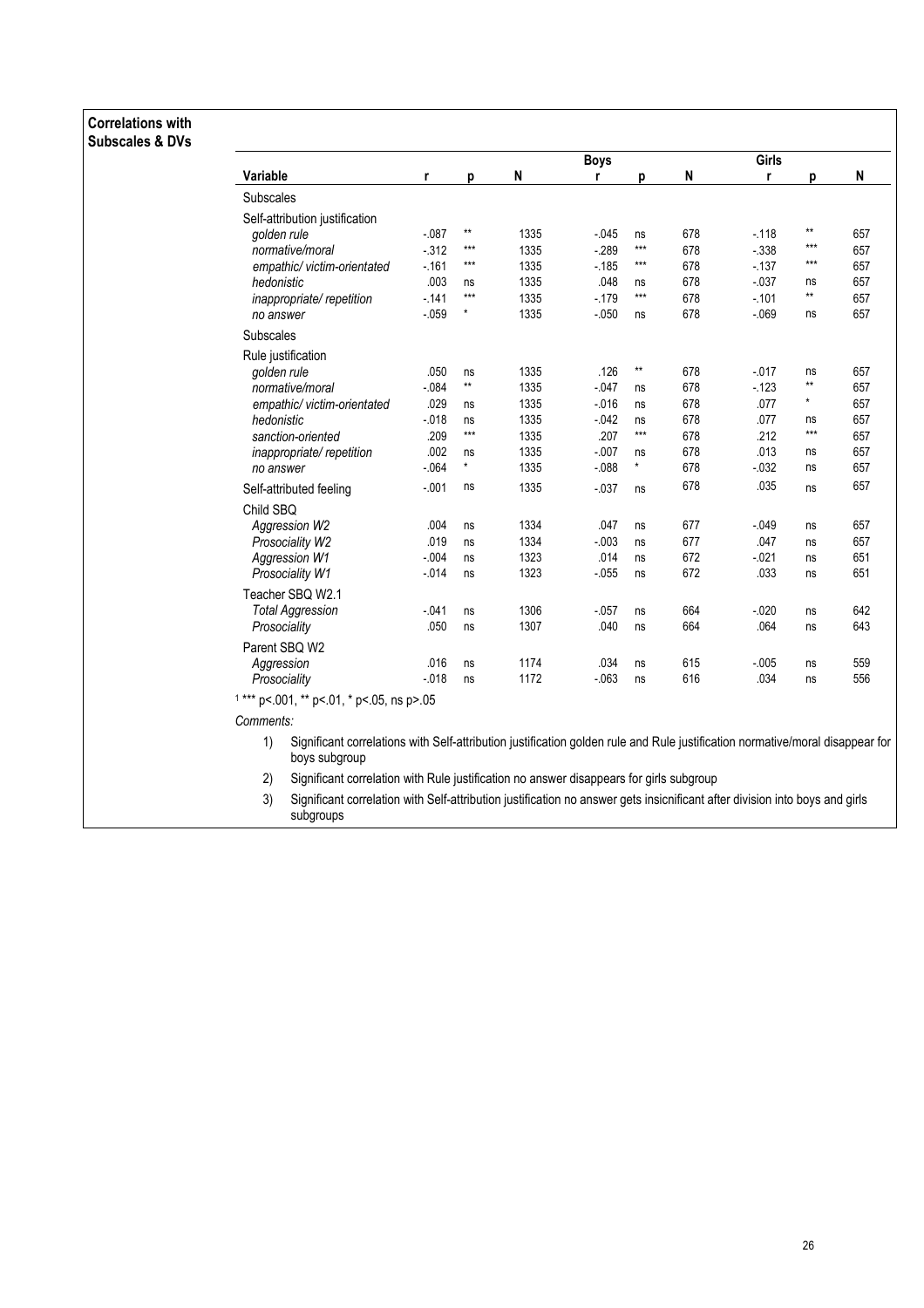### Undifferrenciated & repetition

#### Case Summary & Descriptive Statistics

| Descriptive Statistics |               |                                                                                 |      |                                     |                 |                 |                           |                                                  |
|------------------------|---------------|---------------------------------------------------------------------------------|------|-------------------------------------|-----------------|-----------------|---------------------------|--------------------------------------------------|
|                        | Variable Name | Missings (%)                                                                    | Mean | <b>Standard</b><br><b>Deviation</b> | <b>Skewness</b> | <b>Kurtosis</b> | Item-Scale<br>Correlation | $\alpha$ If Item<br>removed<br>$(\alpha = .380)$ |
|                        | SAJundrep1    | 87<br>(6.5%)                                                                    | 0.20 | 0.40                                | 1.51            | 0.27            | .217                      | .301                                             |
|                        | SAJundrep2    | 50<br>(3.7%)                                                                    | 0.14 | 0.35                                | 2.07            | 2.28            | .234                      | .287                                             |
|                        | SAJundrep3    | 92<br>(6.9%)                                                                    | 0.11 | 0.32                                | 2.46            | 4.05            | .201                      | .323                                             |
|                        | SAJundrep4    | 81<br>$(6.1\%)$                                                                 | 0.28 | 0.45                                | 0.96            | $-1.08$         | .183                      | .351                                             |
|                        | $N = 1335$    |                                                                                 |      |                                     |                 |                 |                           |                                                  |
|                        | Comments:     |                                                                                 |      |                                     |                 |                 |                           |                                                  |
|                        | 1)            | SAJundrep1, SAJundrep2 and SAJundrep3 with excessive skewness and high kurtosis |      |                                     |                 |                 |                           |                                                  |
|                        | 2)            | SAJundrep4 with low kurtosis                                                    |      |                                     |                 |                 |                           |                                                  |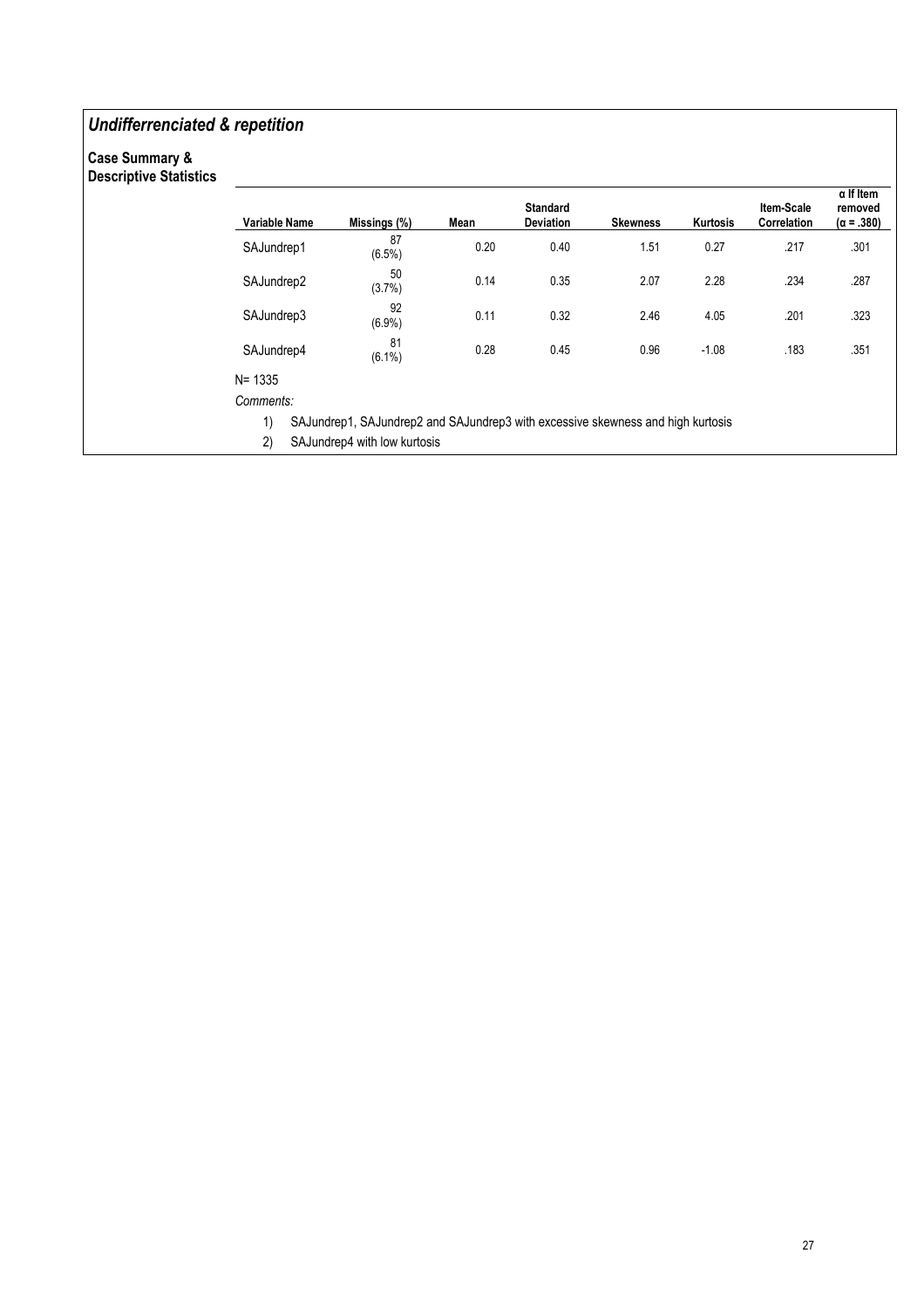| No answer                                                  |                                                |                                                     |      |                              |                 |          |                           |                                                  |
|------------------------------------------------------------|------------------------------------------------|-----------------------------------------------------|------|------------------------------|-----------------|----------|---------------------------|--------------------------------------------------|
| <b>Case Summary &amp;</b><br><b>Descriptive Statistics</b> |                                                |                                                     |      |                              |                 |          |                           |                                                  |
|                                                            | <b>Variable Name</b>                           | <b>Missings</b><br>$(\%)$                           | Mean | <b>Standard</b><br>Deviation | <b>Skewness</b> | Kurtosis | Item-Scale<br>Correlation | $\alpha$ If Item<br>removed<br>$(\alpha = .627)$ |
|                                                            | SAJnoanswer1                                   | 87<br>(6.5%)                                        | 0.07 | 0.25                         | 3.53            | 10.46    | .424                      | .545                                             |
|                                                            | SAJnoanswer2                                   | 50<br>(3.7%)                                        | 0.04 | 0.19                         | 4.88            | 21.83    | .346                      | .601                                             |
|                                                            | SAJnoanswer3                                   | 92<br>$(6.9\%)$                                     | 0.07 | 0.25                         | 3.41            | 9.63     | .391                      | .572                                             |
|                                                            | SAJnoanswer4                                   | 81<br>$(6.1\%)$                                     | 0.06 | 0.24                         | 3.69            | 11.59    | .479                      | .503                                             |
|                                                            | $N = 1335$                                     |                                                     |      |                              |                 |          |                           |                                                  |
|                                                            | Comments:                                      |                                                     |      |                              |                 |          |                           |                                                  |
|                                                            | $\left( \begin{matrix} 1 \end{matrix} \right)$ | All items with excessive skewness and high kurtosis |      |                              |                 |          |                           |                                                  |